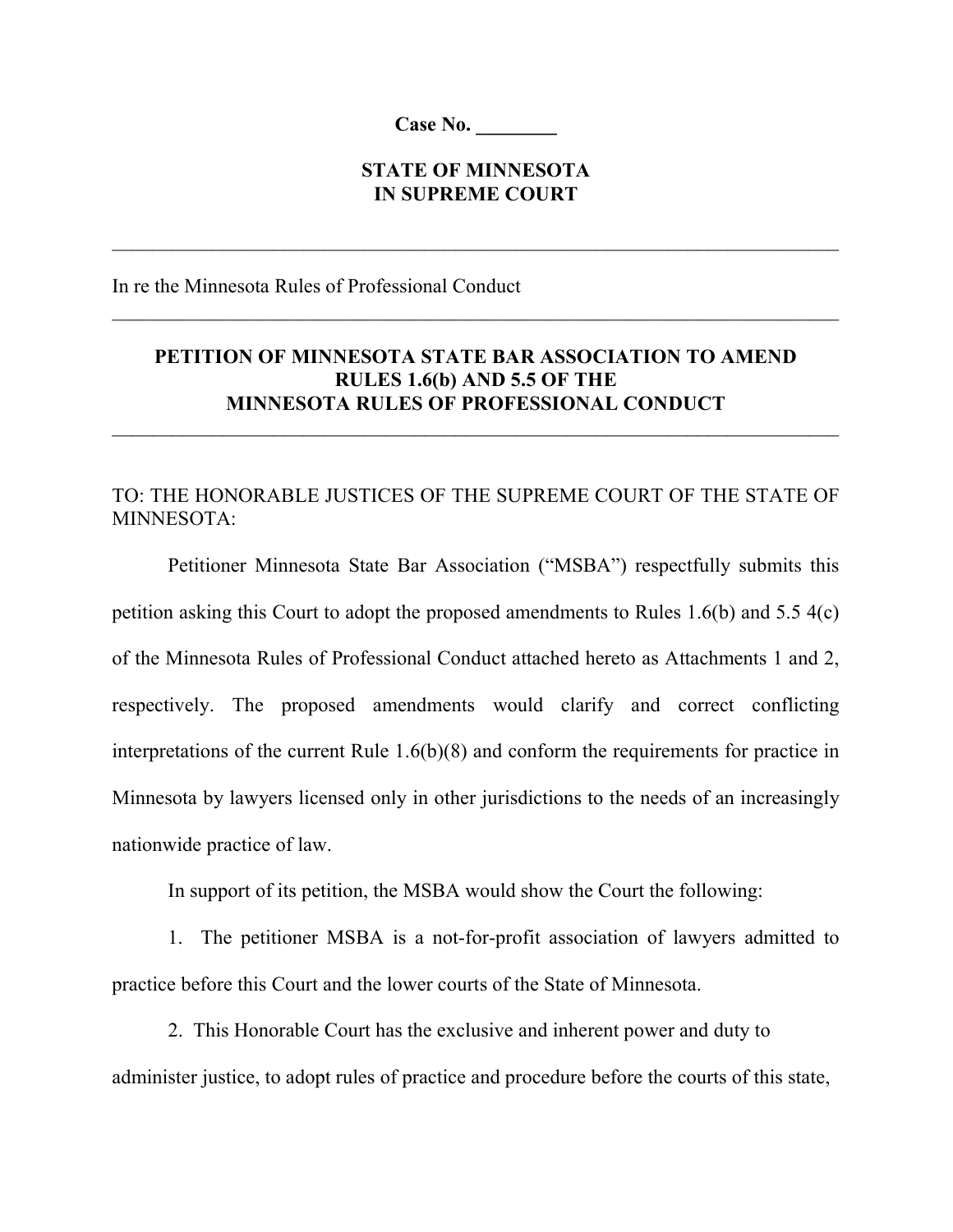to establish the standards for regulating the legal profession and to establish mandatory ethical standards for the conduct of lawyers and judges. This power has been expressly recognized by the Minnesota Legislature. See MINN. STAT. § 480.05 (2002).

3. This Court adopted the Minnesota Rules of Professional Conduct in 1985 in response to a petition of the MSBA. The Court adopted substantial revisions to the Rules in response to Petitions by the MSBA in 2005 and 2015. From time to time, the MSBA has petitioned the Court for amendments to individual rules because of changes to the ABA Model Rules of Professional Conduct, because of a perceived need to address new or changing issues in the practice of law, or to clarify or correct rules that were viewed as problematical. The Court has enacted numerous changes to the Rules since their initial adoption as a result of MSBA petitions.

4. The proposed amendments were recommended by the Rules of Professional Conduct Committee of the MSBA following a year-long study and after receiving input from MSBA sections, from the OLPR and from the LPRB. They were presented to the MSBA Assembly in December, 2017. The Assembly conducted an hour-long continuing legal education program on the proposed amendments to Rule 5.5 at its December 15, 2017 meeting. Attached to this Petition as Attachments 3 and 4 are the Reports and Recommendations of the MSBA Rules of Professional Conduct Committee on the proposed amendments. At its April 20, 2018 meeting the MSBA Assembly, the policymaking entity of the Association, adopted both Reports and Recommendations. A statement of the reasons for adopting the amendments is set forth in Attachments 3 and 4.

2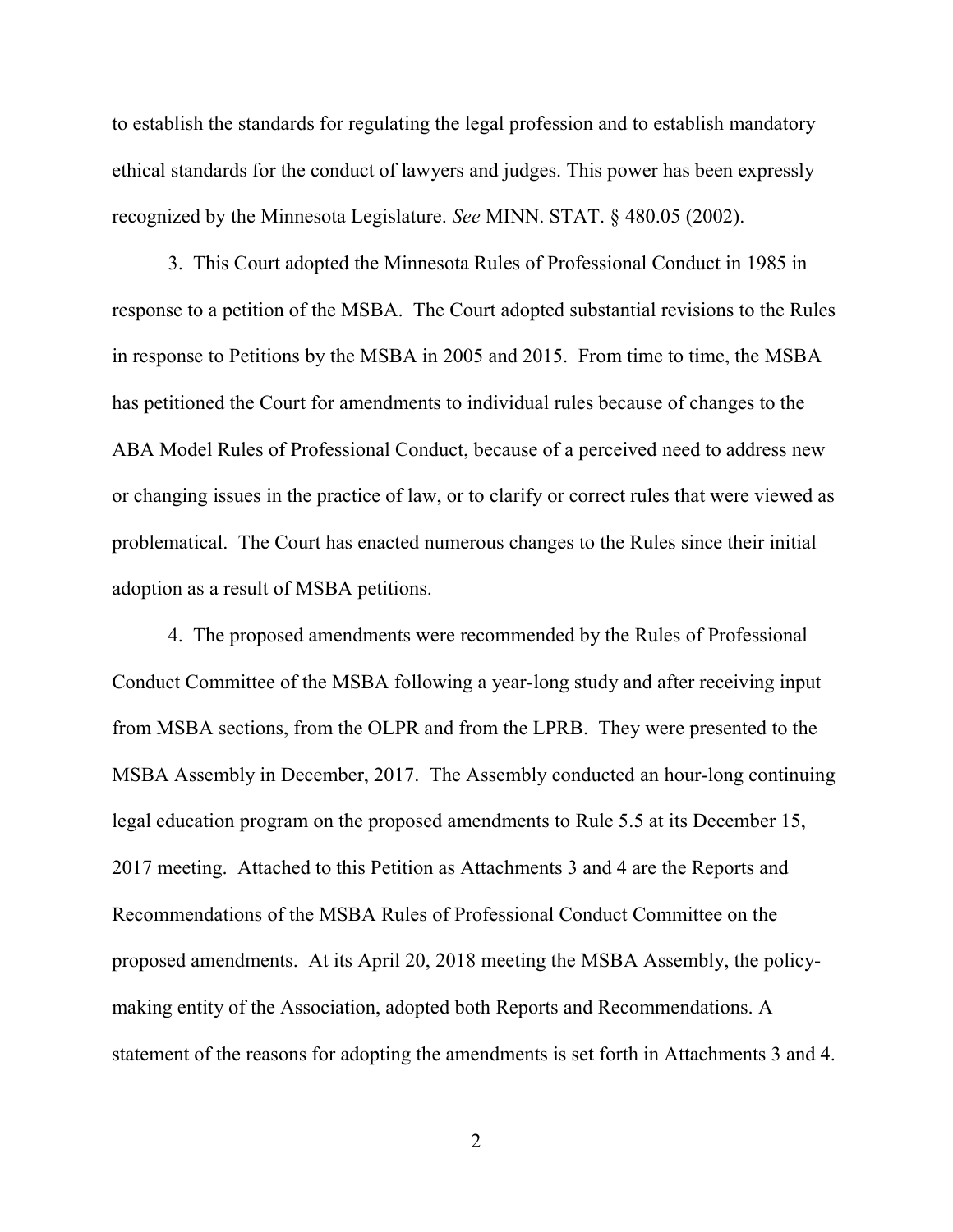5. The interest of the MSBA in this matter is as follows. Key terms of Rule 1.6(b)(8), such as "establish a claim or defense" and "actual or potential controversy, are ambiguous. These ambiguities have been exacerbated by conflicting interpretations published by the Lawyers Professional Responsibility Board ("LPRB") and the Office of Lawyers Professional Responsibility ("OLPR") that make enforcement of the rule problematic. The MSBA respectfully urges amendments to Rule 1.6(b) to resolve the ambiguity and to provide clarity to Minnesota lawyers on responding to public criticism by clients and former clients. Second, the MSBA seeks to respond to the invitation of this Court, in In re Panel File 39302, 884 N.W.2d 661 (Minn. 2016) to amend and expand Rule 5.5 to better reflect the bar's understanding of what practice areas are "reasonably related" to a lawyer's field of practice and to amend the Rule to better reflect the realities of modern interstate practice of law. The MSBA thus asks this Court to publish the attached proposed Amendments to Rules 1.6(b) and 5.5 of the Minnesota Rules of Professional Conduct for notice comment and to adopt the Amendments after due consideration.

Respectfully submitted,

MINNESOTA STATE BAR ASSOCIATION

By  $/s/Paul W. Godfrev$  Paul W. Godfrey (Attorney #0158689) Its President 600 Nicollet Mall #380 Minneapolis, MN 55402 612-333-1183

(Signatures continued on the following page).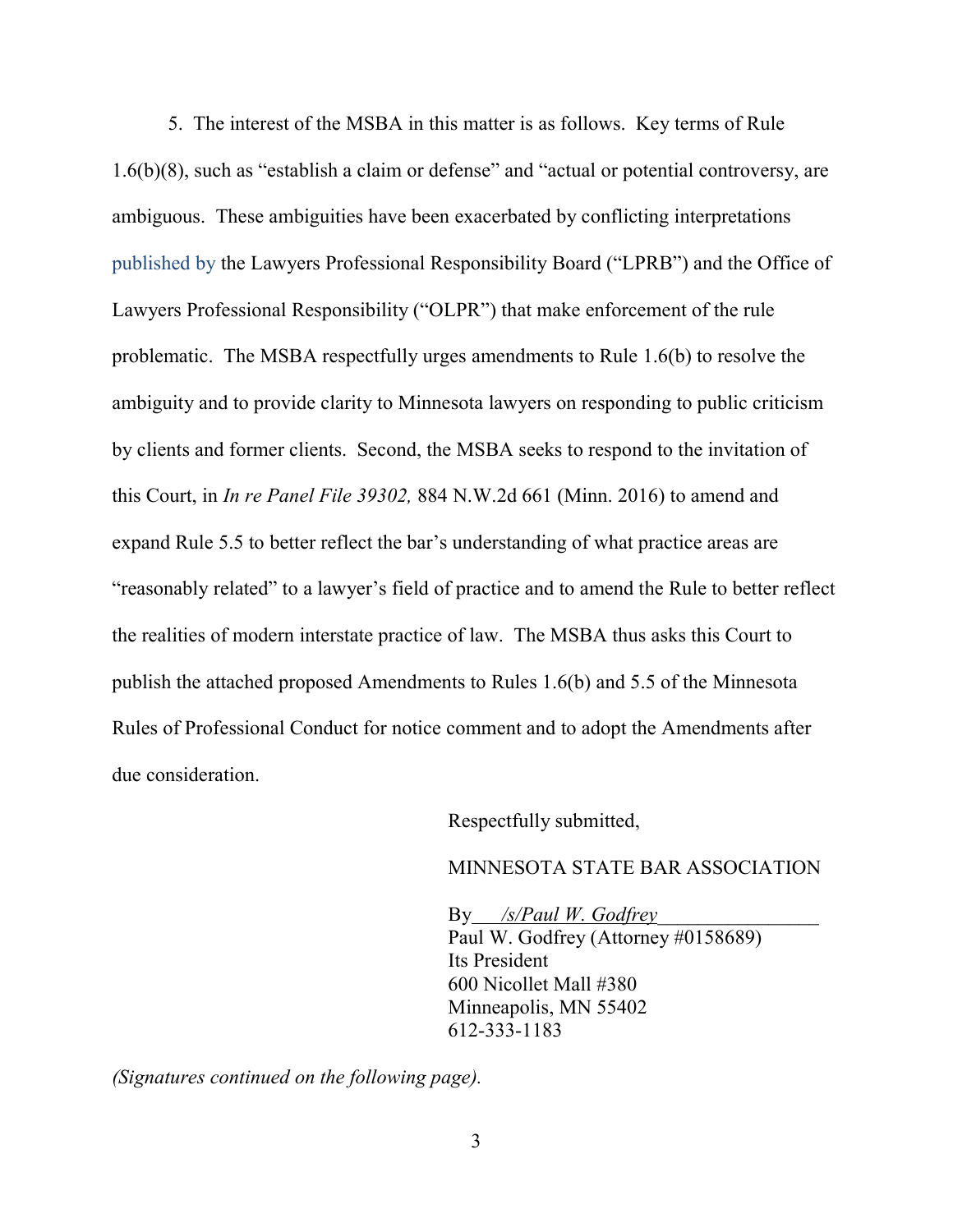Minnesota State Bar Association Standing Committee on the Rules of Professional Conduct

By /s/Frederick E. Finch Frederick E. Finch (Attorney #29191) 326 Brimhall Street St. Paul, MN 55105 612-875-8001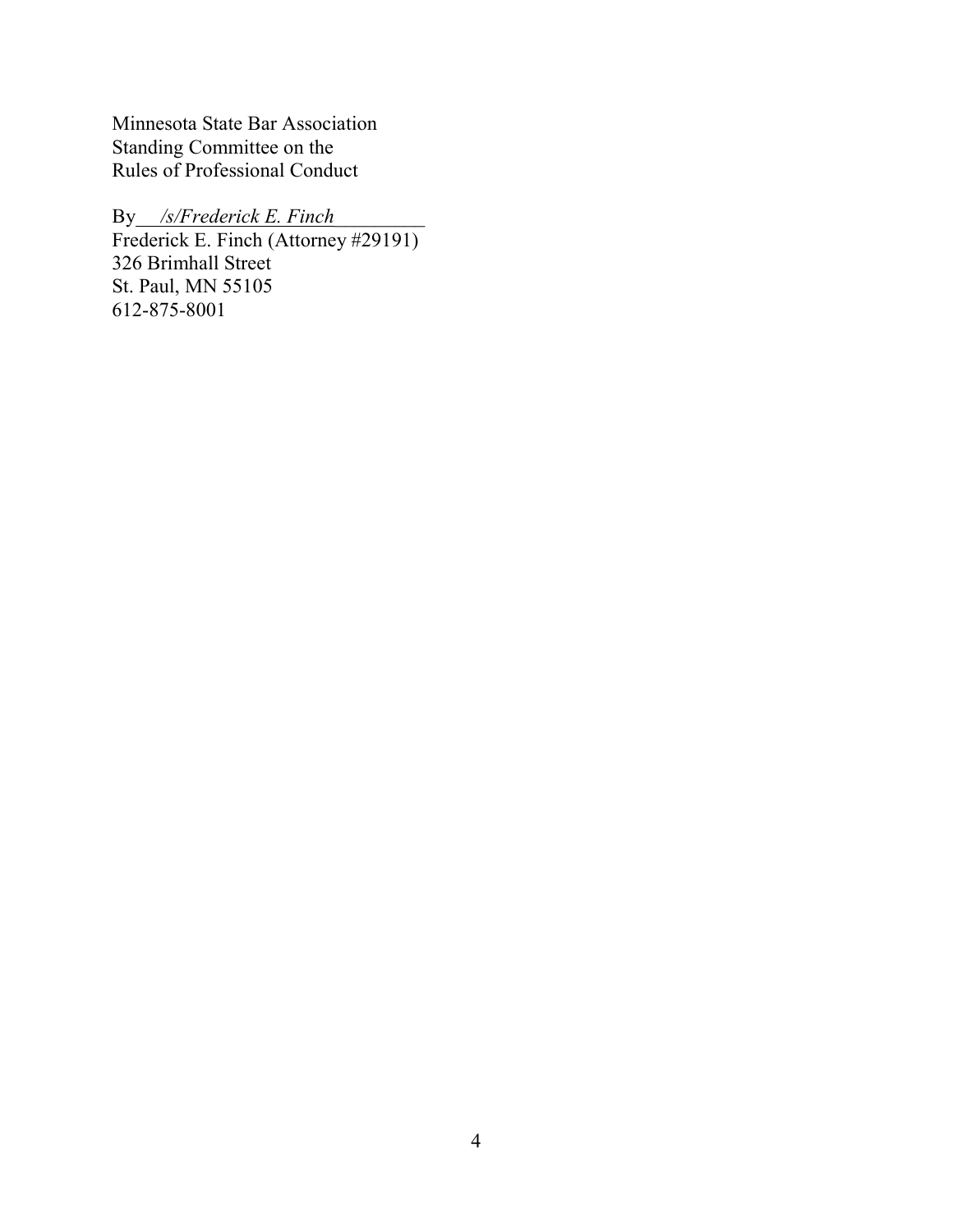# **ATTACHMENTS**

| Attachment 1, Proposed amendments to Rule 1.6(b)(8),                                                                                                   |  |
|--------------------------------------------------------------------------------------------------------------------------------------------------------|--|
| Attachment 2, Proposed amendments to Rule $1.6(b)(8)$ ,                                                                                                |  |
| Attachment 3, Report and Recommendation regarding amendment of Rule 1.6,<br>Minn. R. Prof. Conduct, adopted by the Assembly of the Minnesota State Bar |  |
| Attachment 4, Report and Recommendation regarding amendment of Rule 5.5,<br>Minn. R. Prof. Conduct, adopted by the Assembly of the Minnesota State Bar |  |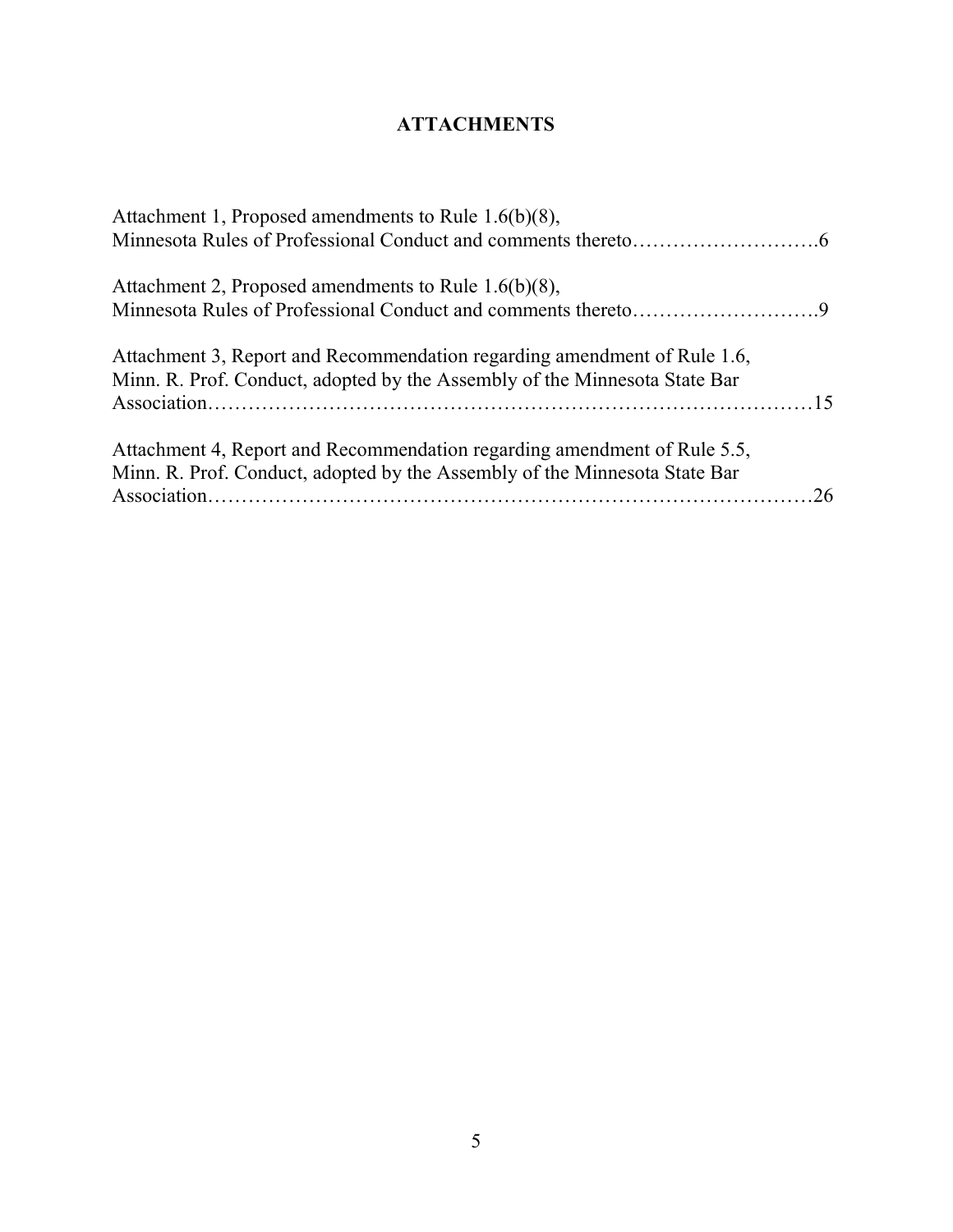# ATTACHMENT 1

# Proposed amendments to Rule 1.6(b)(8), Minnesota Rules of Professional Conduct and comments thereto.

Rule 1.6(b) A lawyer may reveal information relating to the representation of a client if:

…

(8) the lawyer reasonably believes the disclosure is necessary to respond to a client's specific and public accusation, made outside a legal proceeding, of misconduct by the lawyer, where the accusation (a) raises a substantial question as to the lawyer's honesty, trustworthiness, or fitness as a lawyer in other respects and (b) includes the client's disclosure of information or purported information related to establish a claim or defense on behalf of the lawyer in an actual or potential controversy between the lawyer and the client, to establish a defense in a civil, criminal, or disciplinary proceeding against the lawyer based upon conduct in which the client was involved, or to respond in any proceeding to allegations by the client concerning the lawyer's representation of the client;

(9) the lawyer reasonably believes the disclosure is necessary to establish a claim or defense in an actual or potential civil, criminal, or disciplinary proceeding against the lawyer based upon conduct in which the client was involved, or to respond in any proceeding to allegations by the client concerning the lawyer's representation of the client;

(9) the lawyer reasonably believes the disclosure is necessary to establish a claim or defense by the lawyer in an actual or potential civil, criminal, or disciplinary proceeding based upon conduct in which the client was involved, or to respond in any proceeding to allegations by the client concerning the lawyer's representation of the client;

(910) the lawyer reasonably believes the disclosure is necessary to comply with other law or a court order;

 $(1011)$  the lawyer reasonably believes the disclosure is necessary to inform the Office of Lawyers Professional Responsibility of knowledge of another lawyer's violation of the Rules of Professional Conduct that raises a substantial question as to that lawyer's honesty, trustworthiness, or fitness as a lawyer in other respects. See Rule 8.3; or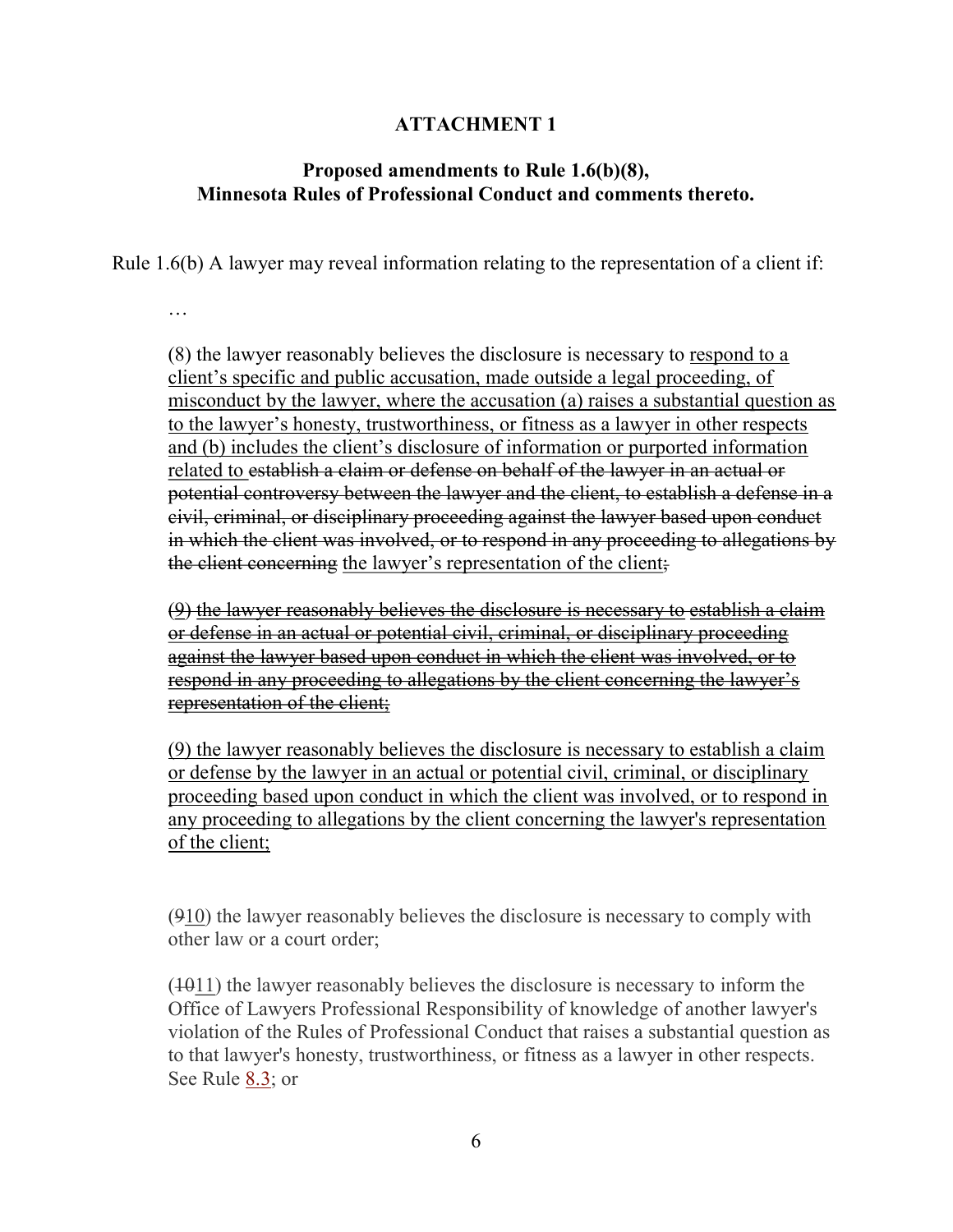(1112) the lawyer reasonably believes the disclosure is necessary to detect and resolve conflicts of interest arising from the lawyer's change of employment or from changes in the composition or ownership of a firm, but only if the revealed information would not compromise the attorney-client privilege or otherwise prejudice the client.

### Comments to Rule 1.6.

[8] Where a legal claim or disciplinary charge alleges complicity of the lawyer in a client's conduct or other misconduct of the lawyer involving representation of the client, the lawyer may respond to the extent the lawyer reasonably believes necessary to establish a defense. The same is true with respect to a claim involving the conduct or representation of a former client. Such a charge can arise in a civil, criminal, disciplinary or other proceeding and can be based on a wrong allegedly committed by the lawyer against the client or on a wrong alleged by a third person, for example, a person claiming to have been defrauded by the lawyer and client acting together. The lawyer's right to respond arises when an assertion of such complicity has been made. Paragraph (b)(8) does not require the lawyer to await the commencement of an action or proceeding that charges such complicity, so that the defense may be established by responding directly to a third party who has made such an assertion. The right to defend also applies, of course, where a proceeding has been commenced. Paragraph (b)(8) does not permit disclosure to respond to a client's petty or vague critique, or general opinion, of a lawyer, such as those that are common in online rating services. Specific allegations are those which can be factually verified or corrected. Public accusations are those made to third persons other than the lawyer and those associated with the lawyer in a firm. Paragraphs (b)(8) and (b)(9) recognize the principle that the beneficiary of a fiduciary relationship may not exploit it to the detriment of the fiduciary.

[9] A lawyer entitled to a fee is permitted by paragraph  $(b)(8)$  to prove the services rendered in an action to collect it. This aspect of the rule expresses the principle that the beneficiary of a fiduciary relationship may not exploit it to the detriment of the fiduciary. Where a legal claim or disciplinary charge alleges complicity of the lawyer in a client's conduct or other misconduct of the lawyer involving representation of the client, the lawyer may respond to the extent the lawyer reasonably believes necessary to establish a defense. The same is true with respect to a claim or charge involving the conduct or representation of a former client. Such a claim or charge can arise in a civil, criminal, disciplinary or other proceeding and can be based on a wrong allegedly committed by the lawyer against the client or on a wrong alleged by a third person, for example, a person claiming to have been defrauded by the lawyer and client acting together. The lawyer's right to respond arises when an assertion of such complicity has been made. Paragraph (b)(9) does not require the lawyer to await the commencement of an action or proceeding that charges such complicity, so that the defense may be established by responding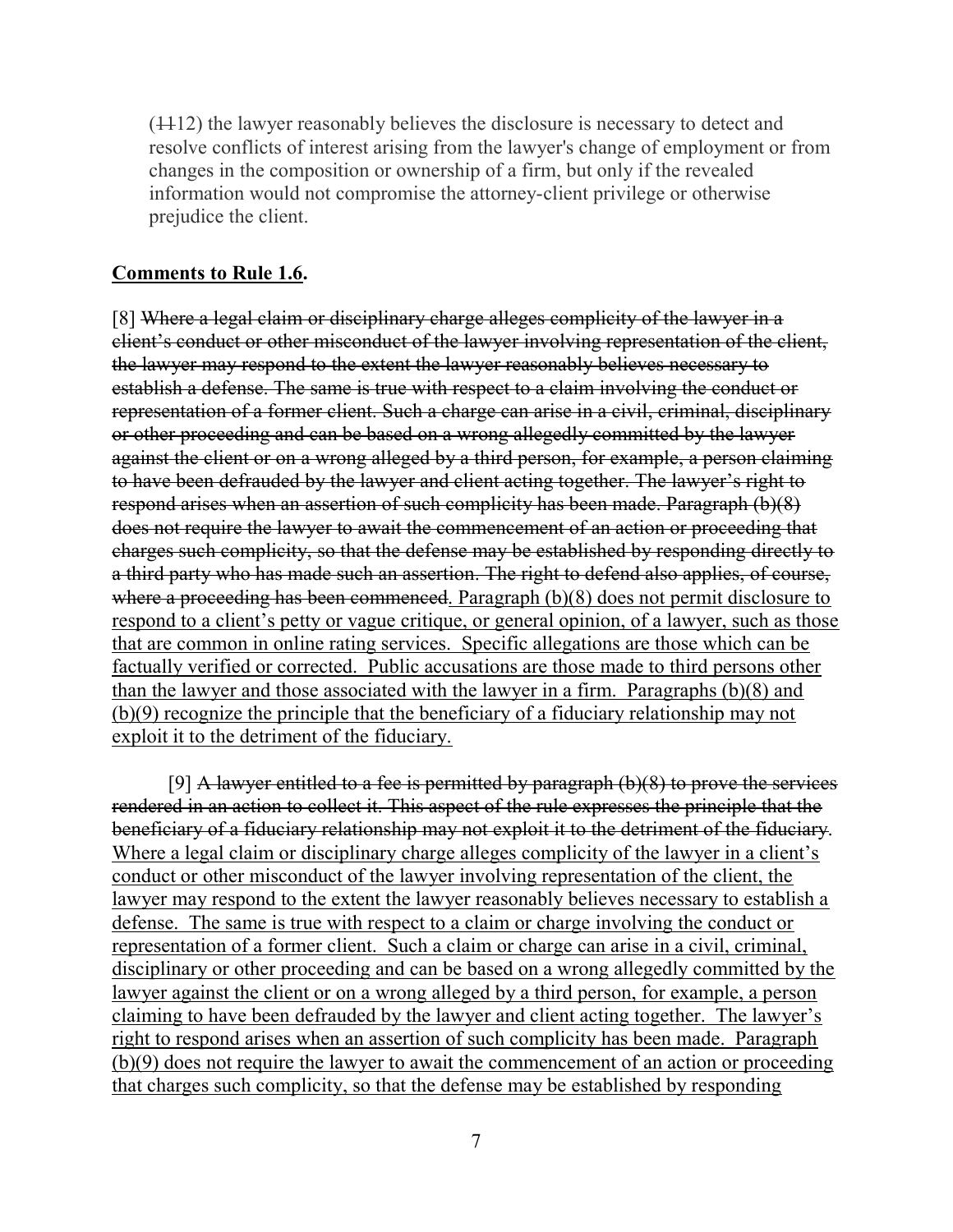directly to a third party who has made such an assertion. The right to defend also applies, of course, where a proceeding has been commenced. A lawyer entitled to a fee is permitted by paragraph (b)(9) to prove the services rendered in an action to collect it.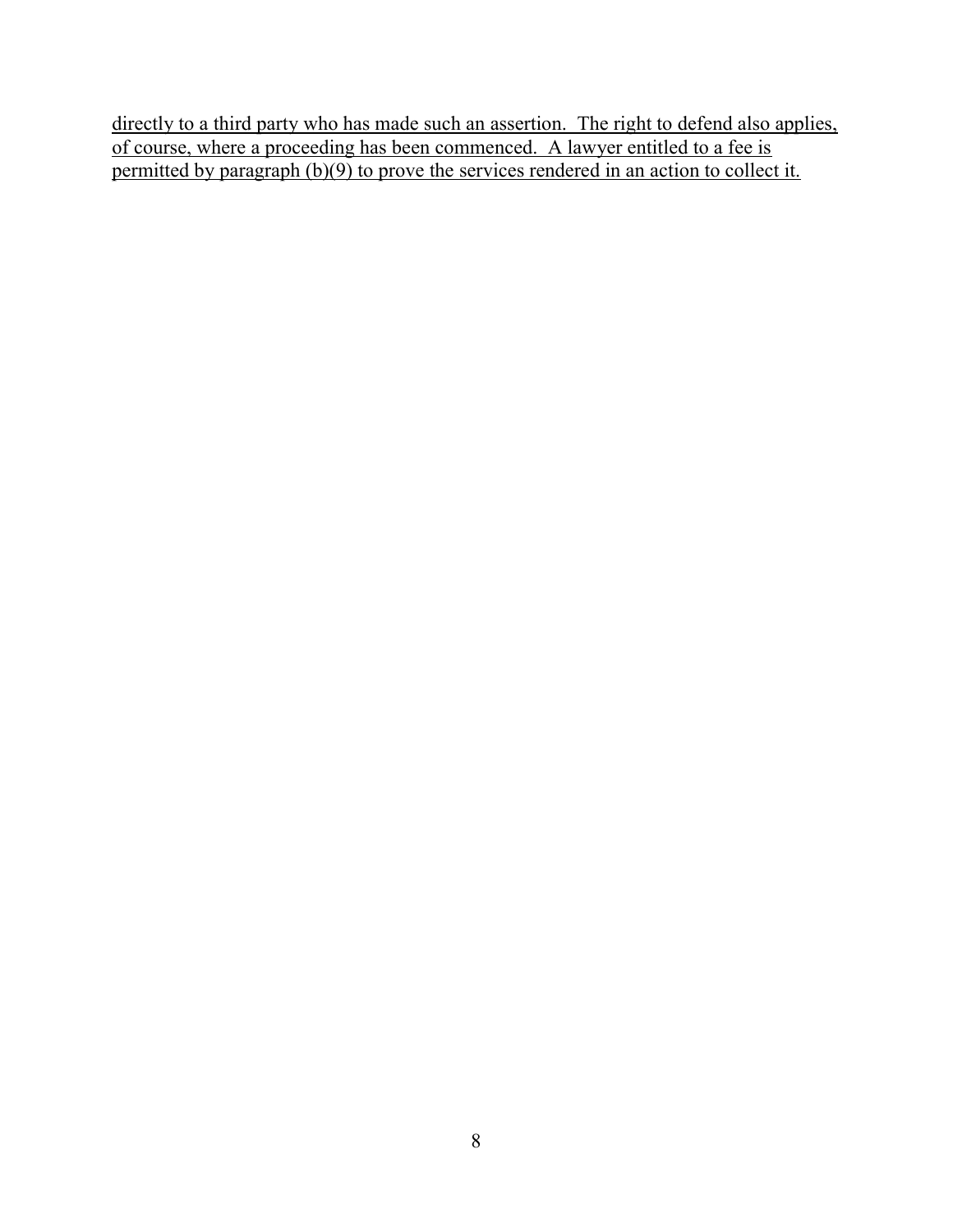# ATTACHMENT 2

# Proposed amendments to Rule 5.5, Minnesota Rules of Professional Conduct and comments thereto.

# RULE 5.5: UNAUTHORIZED PRACTICE OF LAW; MULTIJURISDICTIONAL PRACTICE OF LAW

 (a) A lawyer shall not practice law in a jurisdiction in violation of the regulation of the legal profession in that jurisdiction, or assist another in doing so, except that a lawyer admitted to practice in Minnesota does not violate this rule by conduct in another jurisdiction that is permitted in Minnesota under Rule  $5.5(c)$ , and  $(d)$ , and  $(e)$  for lawyers not admitted to practice in Minnesota.

(b) A lawyer who is not admitted to practice in this jurisdiction Minnesota shall not:

(1) except as authorized by these rules or other law, establish an office or other systematic and continuous presence in this jurisdiction for the practice of Minnesota law; or

(2) hold out to the public or otherwise represent that the lawyer is admitted to practice Minnesota law in this jurisdiction.

(c) A lawyer admitted in another United States jurisdiction, and not disbarred or suspended from practice in any jurisdiction, may provide legal services on a temporary basis in this jurisdiction which:

> (1) are undertaken in association with a lawyer who is admitted to practice in this jurisdiction and who actively participates in the matter;

(2) are in or reasonably related to a pending or potential proceeding before a tribunal in this or another jurisdiction, if the lawyer, or a person the lawyer is assisting, is authorized by law or order to appear in the proceeding or reasonably expects to be so authorized;

(3) are in or reasonably related to a pending or potential arbitration, mediation, or other alternative dispute resolution proceeding in this or another jurisdiction, if the services arise out of or are reasonably related to the lawyer's practice in a jurisdiction in which the lawyer is admitted to practice and are not services for which the forum requires pro hac vice admission; or

(4) are not within paragraph  $(c)(2)$  or  $(c)(3)$  and arise out of or are reasonably related to the lawyer's practice in a jurisdiction in which the lawyer is admitted to practice. Such reasonably-related services include services which are within the lawyer's regular field or fields of practice in a jurisdiction in which the lawyer is licensed to practice law.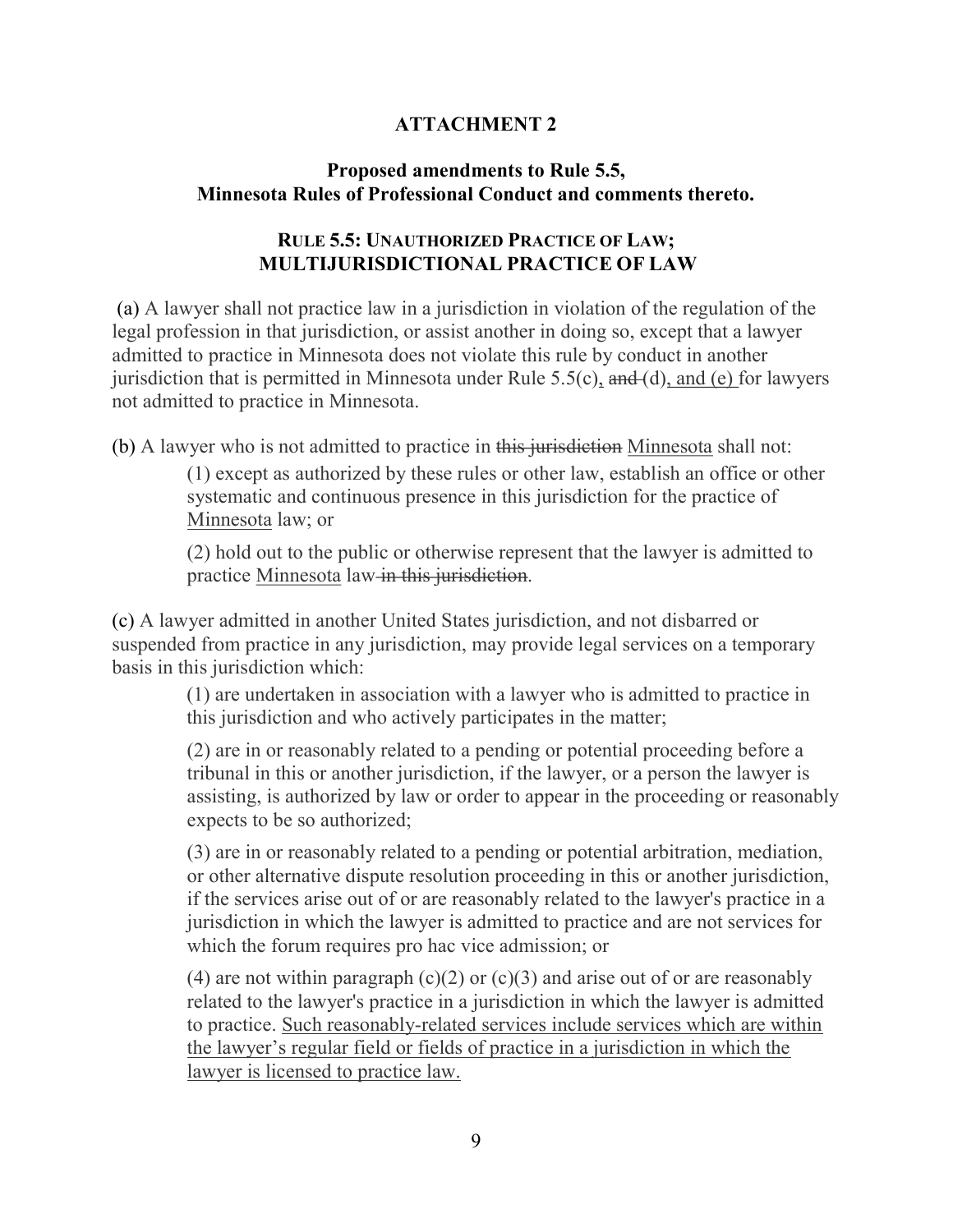(d) A lawyer admitted in another United States jurisdiction, and not disbarred or suspended from practice in any jurisdiction, may provide legal services in this jurisdiction Minnesota that are services that the lawyer is authorized to provide by exclusively involve federal law or the other law of this another jurisdiction in which the lawyer is licensed to practice law, provided the lawyer advises the lawyer's client that the lawyer is not licensed to practice in Minnesota..

(e) A lawyer admitted in another United States jurisdiction, and not disbarred or suspended from practice in any jurisdiction, may provide legal services in this jurisdiction that are performed on behalf of a person who has a family, close personal, or prior professional relationship with the lawyer.

#### Comment

 $[1]$  A lawyer may practice law only in a jurisdiction in which the lawyer is authorized to practice. A lawyer may be admitted to practice law in a jurisdiction on a regular basis or may be authorized by court rule or order or by law to practice for a limited purpose or on a restricted basis. Paragraph (a) applies to unauthorized practice of law by a lawyer, whether through the lawyer's direct action or by the lawyer assisting another person. For example, a lawyer may not assist a person in practicing law in violation of the rules governing professional misconduct in that person's jurisdiction. The exception is intended to permit a Minnesota lawyer, without violating this rule, to engage in practice in another jurisdiction as Rule  $5.5(c)$  and (d) permit a lawyer admitted to practice in another jurisdiction to engage in practice in Minnesota. A lawyer who does so in another jurisdiction in violation of its law or rules may be subject to discipline or other sanctions in that jurisdiction.

[2] The definition of the practice of law is established by law and varies from one jurisdiction to another. Whatever the definition, limiting the practice of law to members of the bar protects the public against rendition of legal services by unqualified persons. This rule does not prohibit a lawyer from employing the services of paraprofessionals and delegating functions to them, so long as the lawyer supervises the delegated work and retains responsibility for their work. See Rule 5.3.

[3] A lawyer may provide professional advice and instruction to nonlawyers whose employment requires knowledge of the law; for example, claims adjusters, employees of financial or commercial institutions, social workers, accountants, and persons employed in government agencies. Lawyers also may assist independent nonlawyers, such as paraprofessionals, who are authorized by the law of a jurisdiction to provide particular law-related services. In addition, a lawyer may counsel nonlawyers who wish to proceed pro se.

[4] Other than as authorized by law or this rule, a lawyer who is not admitted to practice generally in this jurisdiction violates paragraph  $(b)(1)$  if the lawyer establishes an office or other systematic and continuous presence in this jurisdiction for the general practice of the law of this jurisdiction. Presence may be systematic and continuous even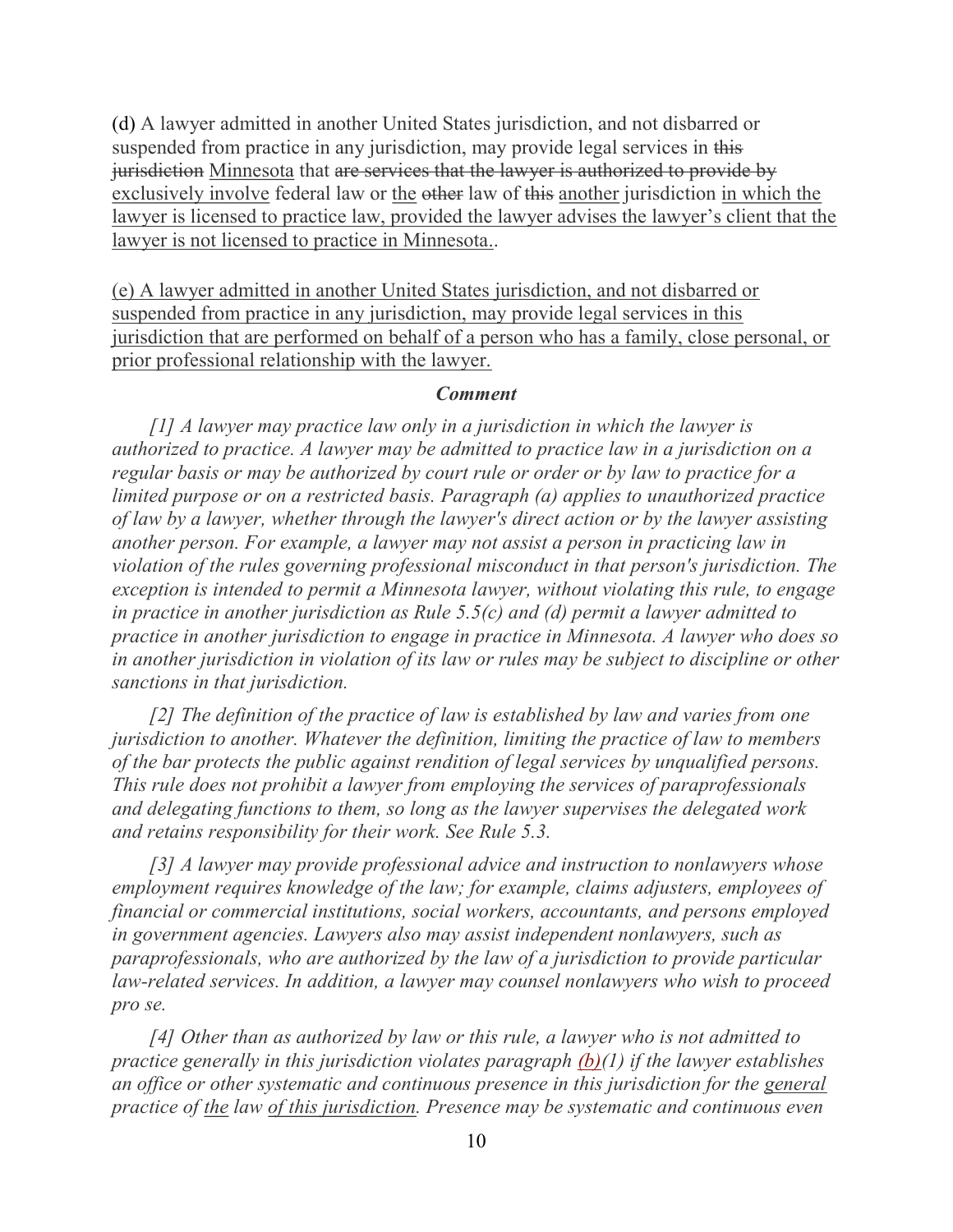if the lawyer is not physically present here. Such a lawyer must not hold out to the public or otherwise represent that the lawyer is admitted to practice law in this jurisdiction. See also Rules 7.1 and 7.5(b).

[5] Prior versions of Rule 5.5 and prior interpretations of the Rule assumed that attorneys practice in fixed physical offices and only deal with legal issues related to the states in which their offices are located. The increased mobility of attorneys, and, in particular, the ability of attorneys to continue to communicate with and represent their clients from anywhere in the world, are circumstances that were never contemplated by the Rule. The adoption of Rules 5.5(b) and (c) in 2005 reflected the State's growing recognition that multi-jurisdictional practice is a modern reality that must be accommodated by the Rules.

The assumption that a lawyer must be licensed in Minnesota simply because he or she happens to be present in Minnesota no longer makes sense in all instances. Rather than focusing on where a lawyer is physically located, Minnesota's modifications of Rule 5.5(b)(1) and Rule 5.5(d) clarify that a lawyer who is licensed in another jurisdiction but does not practice Minnesota law need not obtain a Minnesota license to practice law solely because the lawyer is present in Minnesota.

Notwithstanding the Minnesota amendments to Rule  $5.5(b)(1)$  and (2) and Rule  $5.5(d)(2)$ , Rule 8.5(a) still provides that a lawyer who is admitted in another jurisdiction, but not in Minnesota, "is also subject to the disciplinary authority of ... [Minnesota] if the lawyer provides or offers to provide any legal services in" Minnesota. In particular, such a lawyer will be subject to the provisions of Rules 7.1 through 7.5 regarding the disclosure of the jurisdictional limitations of the lawyer's practice. In addition, Rule  $5.5(b)(2)$ continues to prohibit such a lawyer from holding out to the public or otherwise representing that the lawyer is admitted to practice Minnesota law.

[56] There are occasions in which a lawyer admitted to practice in another United States jurisdiction, and not disbarred or suspended from practice in any jurisdiction, may provide legal services on a temporary basis in this jurisdiction under circumstances that do not create an unreasonable risk to the interests of their clients, the public, or the courts. Paragraph (c) identifies four such circumstances. The fact that conduct is not so identified does not imply that the conduct is or is not authorized. With the exception of paragraph  $(d)$ , this rule does not authorize a lawyer to establish an office or other systematic and continuous presence in this jurisdiction without being admitted to practice generally here.

[67] There is no single test to determine whether a lawyer's services are provided on a "temporary basis" in this jurisdiction, and may therefore be permissible under paragraph (c). Services may be "temporary" even though the lawyer provides services in this jurisdiction on a recurring basis or for an extended period of time, as when the lawyer is representing a client in a single lengthy negotiation or litigation.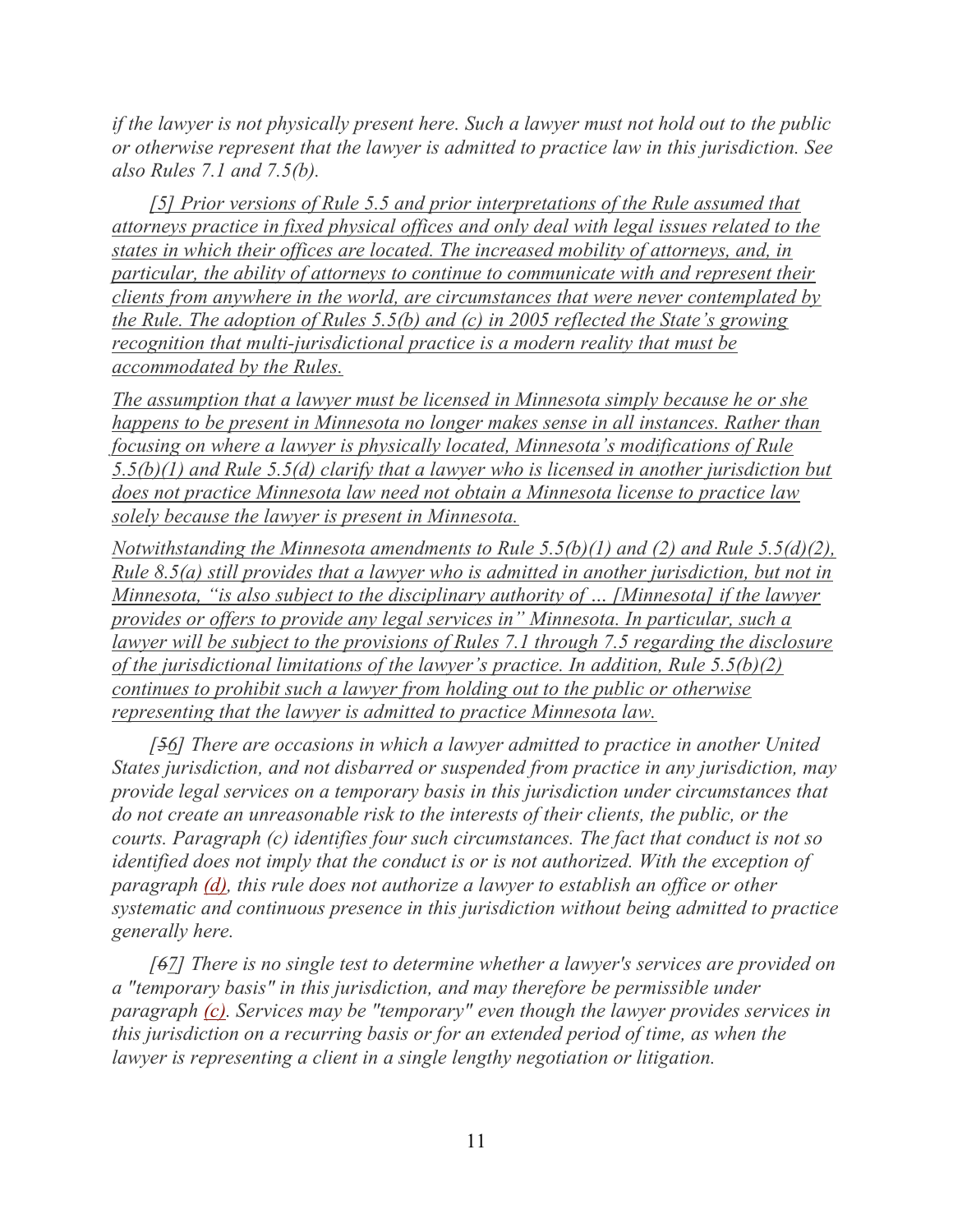[78] Paragraphs  $(c)$  and (d) apply to lawyers who are admitted to practice law in any United States jurisdiction, which includes the District of Columbia, and any state, territory, or commonwealth of the United States. The word "admitted" in paragraph (c) contemplates that the lawyer is authorized to practice in the jurisdiction in which the lawyer is admitted and excludes a lawyer who while technically admitted is not authorized to practice because, for example, the lawyer is on inactive status.

[89] Paragraph  $(c)(1)$  recognizes that the interests of clients and the public are protected if a lawyer admitted only in another jurisdiction associates with a lawyer licensed to practice in this jurisdiction. For this paragraph to apply, however, the lawyer admitted to practice in this jurisdiction must actively participate in and share responsibility for the representation of the client.

 $[910]$  Lawyers not admitted to practice generally in a jurisdiction may be authorized by law or order of a tribunal or an administrative agency to appear before the tribunal or agency. This authority may be granted pursuant to formal rules governing admission pro hac vice or pursuant to informal practice of the tribunal or agency. Under paragraph  $(c)(2)$ , a lawyer does not violate this rule when the lawyer appears before a tribunal or agency pursuant to such authority. To the extent that a court rule or other law of this jurisdiction requires a lawyer who is not admitted to practice in this jurisdiction to obtain admission pro hac vice before appearing before a tribunal or administrative agency, this rule requires the lawyer to obtain that authority.

 $[1011]$  Paragraph  $(c)(2)$  also provides that a lawyer rendering services in this jurisdiction on a temporary basis does not violate this rule when the lawyer engages in conduct in anticipation of a proceeding or hearing in a jurisdiction in which the lawyer is authorized to practice law or in which the lawyer reasonably expects to be admitted pro hac vice. Examples of such conduct include meetings with the client, interviews of potential witnesses, and the review of documents. Similarly, a lawyer admitted only in another jurisdiction may engage in conduct temporarily in this jurisdiction in connection with pending litigation in another jurisdiction in which the lawyer is or reasonably expects to be authorized to appear, including taking depositions in this jurisdiction.

 $[1112]$  When a lawyer has been or reasonably expects to be admitted to appear before a court or administrative agency, paragraph  $(c)(2)$  also permits conduct by lawyers who are associated with that lawyer in the matter, but who do not expect to appear before the court or administrative agency. For example, subordinate lawyers may conduct research, review documents, and attend meetings with witnesses in support of the lawyer responsible for the litigation.

 $[1213]$  Paragraph  $(c)(3)$  permits a lawyer admitted to practice law in another jurisdiction to perform services on a temporary basis in this jurisdiction if those services are in or reasonably related to a pending or potential arbitration, mediation, or other alternative dispute resolution proceeding in this or another jurisdiction, if the services arise out of or are reasonably related to the lawyer's practice in a jurisdiction in which the lawyer is admitted to practice. The lawyer, however, must obtain admission pro hac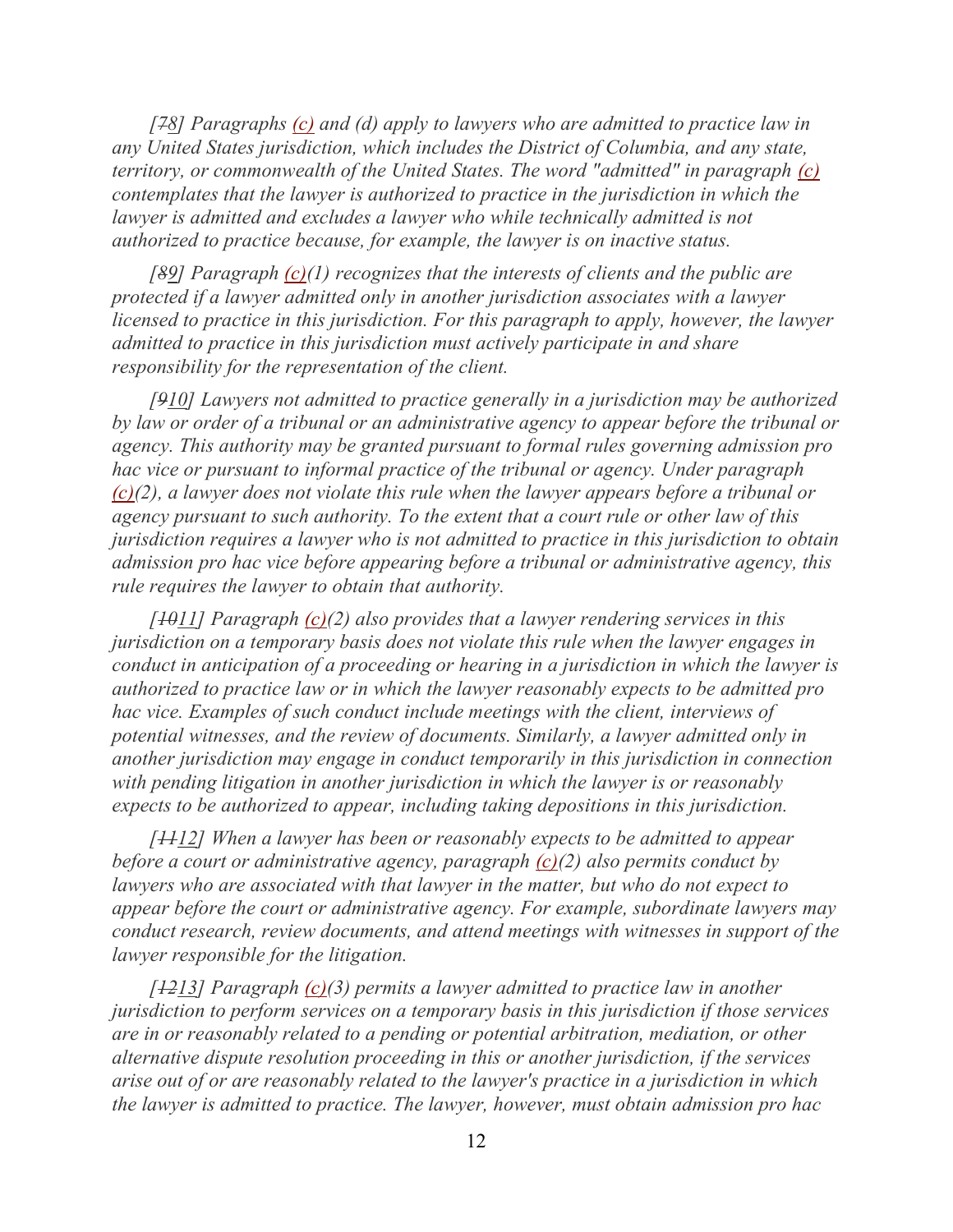vice in the case of a court-annexed arbitration or mediation or otherwise if court rules or law so require.

 $[1314]$  Paragraph  $(c)(4)$  permits a lawyer admitted in another jurisdiction to provide certain legal services on a temporary basis in this jurisdiction that arise out of or are reasonably related to the lawyer's practice in a jurisdiction in which the lawyer is admitted but are not within paragraph  $(c)(2)$  or  $(c)(3)$ . These services include both legal services and services that nonlawyers may perform but that are considered the practice of law when performed by lawyers.

[145] Paragraphs  $(c)(3)$  and  $(c)(4)$  require that the services arise out of or be reasonably related to the lawyer's practice in a jurisdiction in which the lawyer is admitted. A variety of factors evidence such a relationship. The lawyer's client may have been previously represented by the lawyer, or may be resident in or have substantial contacts with the jurisdiction in which the lawyer is admitted. The matter, although involving other jurisdictions, may have a significant connection with that jurisdiction. In other cases, significant aspects of the lawyer's work might be conducted in that jurisdiction or a significant aspect of the matter may involve the law of that jurisdiction. The necessary relationship might arise when the client's activities or the legal issues involve multiple jurisdictions, such as when the officers of a multinational corporation survey potential business sites and seek the services of their lawyer in assessing the relative merits of each. In addition, the services may draw on the lawyer's recognized expertise developed through the regular practice of law on behalf of clients in matters involving a particular body of federal, nationally uniform, foreign, or international law.

[16] Paragraph (e) recognizes that lawyers are often sought out by former clients, family members, personal friends, and other professional relationships for legal advice and assistance, even though the person is domiciled in a jurisdiction in which the lawyer is not licensed. The risk of harm to the public in such situations is very low and is outweighed by the value inherent in clients being able to choose lawyers they trust.

[157] Paragraph  $(d)$  identifies a circumstance in which a lawyer who is admitted to practice in another United States jurisdiction, and is not disbarred or suspended from practice in any jurisdiction, may establish an office or other systematic and continuous presence in this jurisdiction for the practice of law. Pursuant to paragraph  $(c)$  of this rule, a lawyer admitted in any U.S. jurisdiction may also provide legal services in this jurisdiction on a temporary basis. Except as provided in paragraph  $(d)$ , a lawyer who is admitted to practice law in another jurisdiction and who establishes an office or other systematic or continuous presence in this jurisdiction must become admitted to practice law generally in this jurisdiction.

[168] Paragraph (d) recognizes that a lawyer may provide legal services in a jurisdiction in which the lawyer is not licensed when authorized to do so by federal or other law, which includes statute, court rule, executive regulation, or judicial precedent.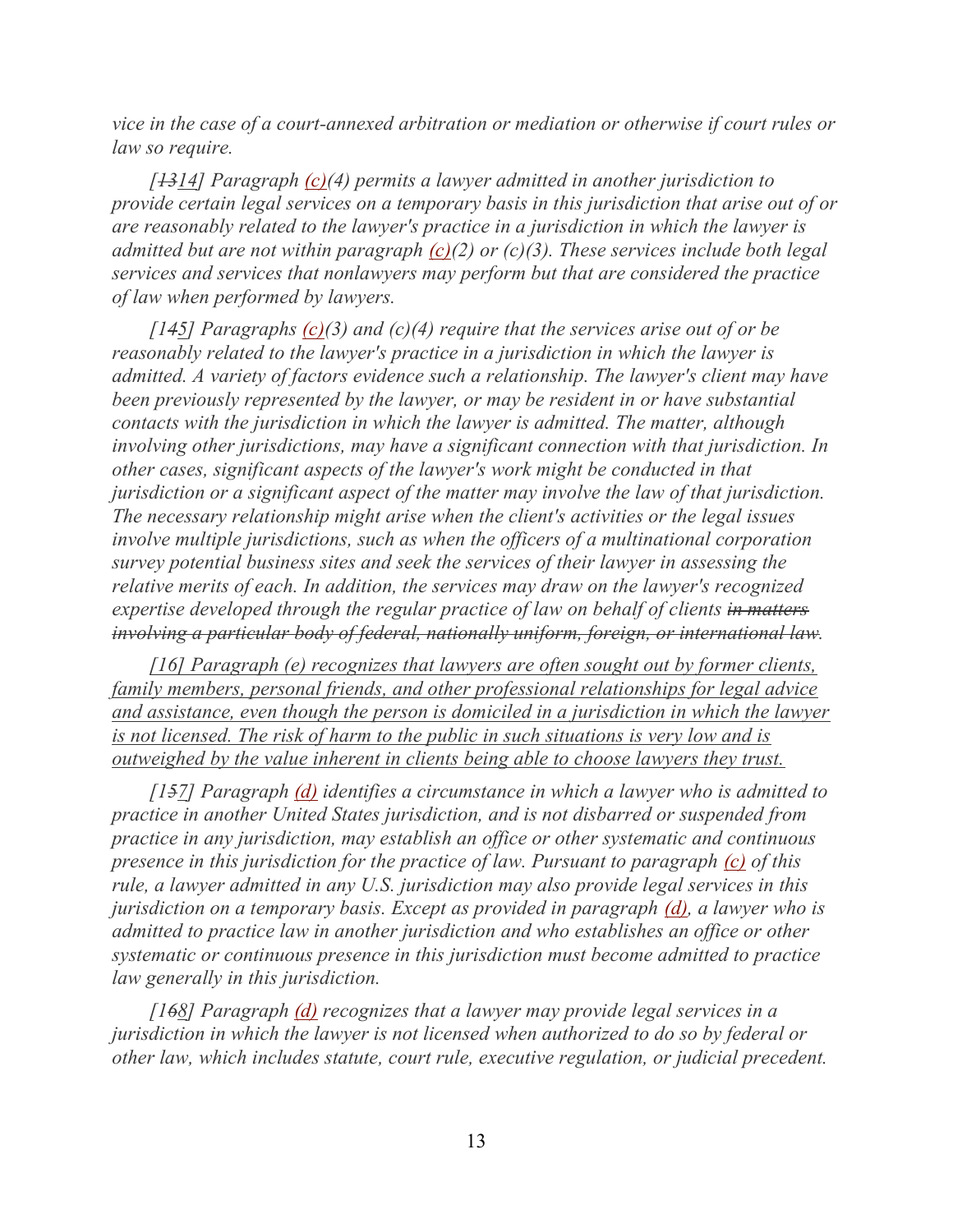$[179]$  A lawyer who practices law in this jurisdiction pursuant to paragraph (c) or (d) or otherwise is subject to the disciplinary authority of this jurisdiction. See Rule  $8.5(a)$ .

 $[1820]$  In some circumstances, a lawyer who practices law in this jurisdiction pursuant to paragraph  $(c)$  or  $(d)$  may have to inform the client that the lawyer is not licensed to practice law in this jurisdiction. For example, such notice may be required when the representation occurs primarily in this jurisdiction and requires knowledge of the law of this jurisdiction. See Rule  $1.4(b)$ . An attorney who is not licensed in Minnesota but who limits his or her practice in Minnesota to federal law or the law of another jurisdiction in which the lawyer is licensed pursuant to Rule  $5.5(d)$ , must note the lawyer's jurisdictional limitations when identifying the lawyer on letterhead, on a website, or in other manners. See Rule 7.5(b).

 $[1921]$  Paragraphs (c) and (d) do not authorize communications advertising legal services in this jurisdiction by lawyers who are admitted to practice in other jurisdictions. Whether and how lawyers may communicate the availability of their services in this jurisdiction is governed by Rules 7.1 to 7.5.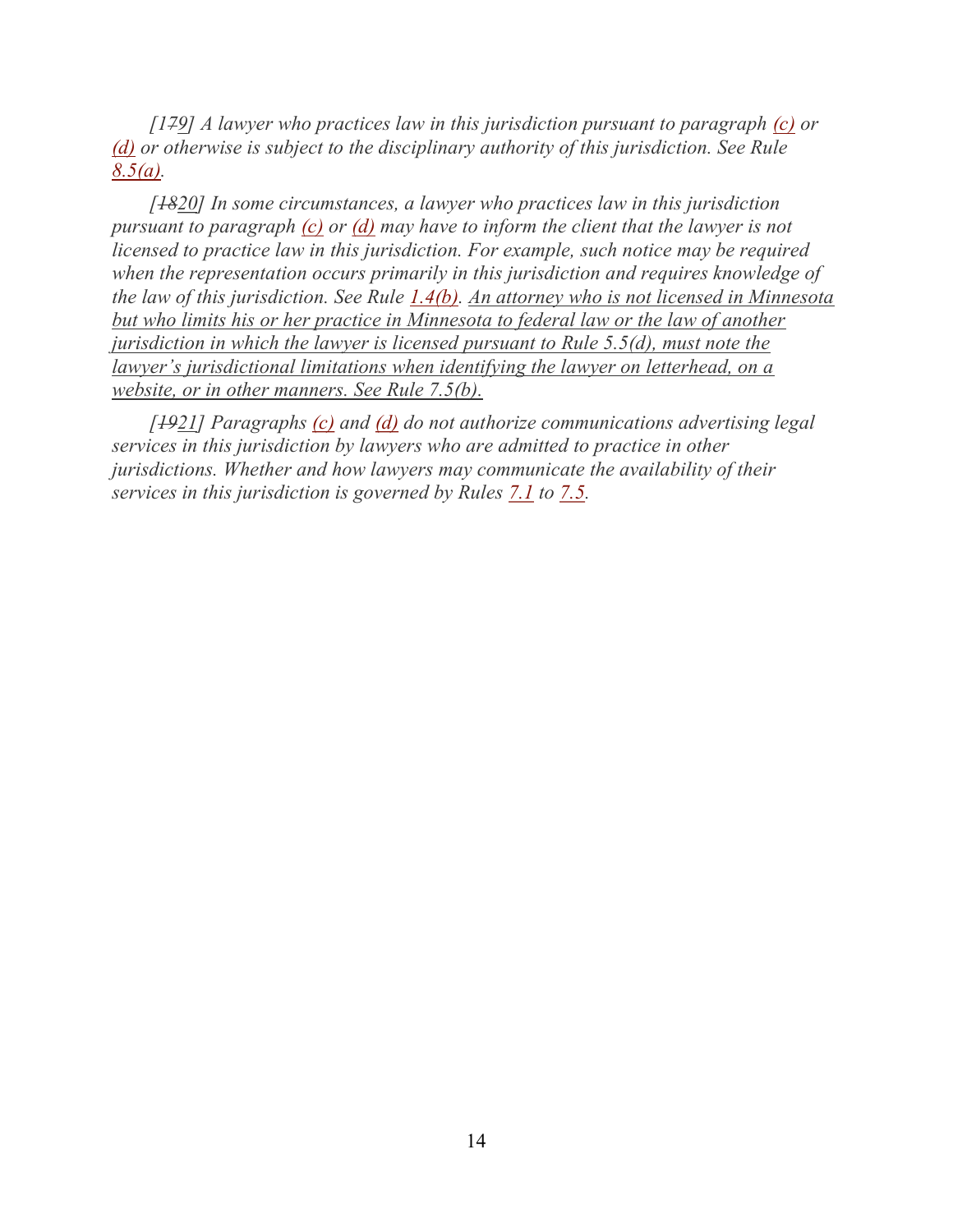# ATTACHMENT 3

### Report and Recommendation regarding amendment of Rule 1.6, Minn. R. Prof. Conduct, adopted by the Assembly of the Minnesota State Bar Association

### April 20, 2018

 $\overline{\phantom{a}}$  , and the set of the set of the set of the set of the set of the set of the set of the set of the set of the set of the set of the set of the set of the set of the set of the set of the set of the set of the s

No resolution presented herein reflects the policy of the Minnesota State Bar Association until approved by the Assembly. Informational reports, comments, and supporting data are not approved by their acceptance for filing and do not become part of the policy of the Minnesota State Bar Association unless specifically approved by the Assembly.

### Report and Recommendation to the MSBA Regarding Proposed Amendments to MRPC 1.6, Confidentiality of Information

### Rules of Professional Conduct Committee November 1, 2017

### RECOMMENDATION

RESOLVED, that the MSBA petition the Minnesota Supreme Court to adopt proposed amendments to Minnesota Rules of Professional Conduct 1.6(b)(8) and (9), and related comments, as set forth in this report.

Rule 1.6(b) A lawyer may reveal information relating to the representation of a client if:

(8) the lawyer reasonably believes the disclosure is necessary to respond to a client's specific and public accusation, made outside a legal proceeding, of misconduct by the lawyer, where the accusation (a) raises a substantial question as to the lawyer's honesty, trustworthiness, or fitness as a lawyer in other respects and (b) includes the client's disclosure of information or purported information related to establish a claim or defense on behalf of the lawyer in an actual or potential controversy between the lawyer and the client, to establish a defense in a civil, criminal, or disciplinary proceeding against the lawyer based upon conduct in which the client was involved, or to respond in any proceeding to allegations by the client concerning the lawyer's representation of the client;

(9) the lawyer reasonably believes the disclosure is necessary to establish a claim or defense in an actual or potential civil, criminal, or disciplinary proceeding against the lawyer based upon conduct in which the client was involved, or to respond in any proceeding to allegations by the client concerning the lawyer's representation of the client;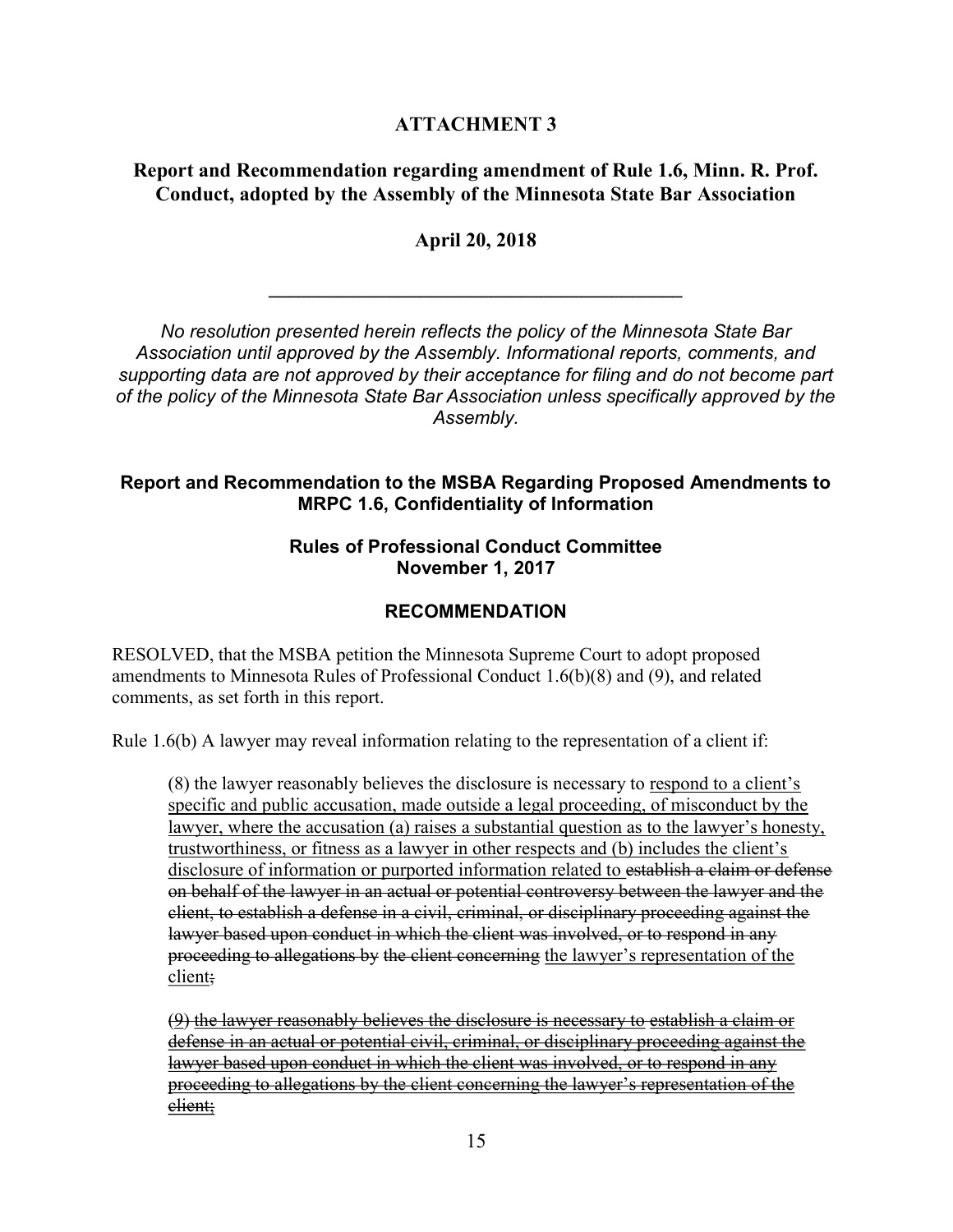(9) the lawyer reasonably believes the disclosure is necessary to establish a claim or defense by the lawyer in an actual or potential civil, criminal, or disciplinary proceeding based upon conduct in which the client was involved, or to respond in any proceeding to allegations by the client concerning the lawyer's representation of the client;

(910) the lawyer reasonably believes the disclosure is necessary to comply with other law or a court order;

(1011) the lawyer reasonably believes the disclosure is necessary to inform the Office of Lawyers Professional Responsibility of knowledge of another lawyer's violation of the Rules of Professional Conduct that raises a substantial question as to that lawyer's honesty, trustworthiness, or fitness as a lawyer in other respects. See Rule 8.3; or

 $(1112)$  the lawyer reasonably believes the disclosure is necessary to detect and resolve conflicts of interest arising from the lawyer's change of employment or from changes in the composition or ownership of a firm, but only if the revealed information would not compromise the attorney-client privilege or otherwise prejudice the client.

#### Comments to Rule 1.6.

[8] Where a legal claim or disciplinary charge alleges complicity of the lawyer in a client's conduct or other misconduct of the lawyer involving representation of the client, the lawyer may respond to the extent the lawyer reasonably believes necessary to establish a defense. The same is true with respect to a claim involving the conduct or representation of a former client. Such a charge can arise in a civil, criminal, disciplinary or other proceeding and can be based on a wrong allegedly committed by the lawyer against the client or on a wrong alleged by a third person, for example, a person claiming to have been defrauded by the lawyer and client acting together. The lawyer's right to respond arises when an assertion of such complicity has been made. Paragraph (b)(8) does not require the lawyer to await the commencement of an action or proceeding that charges such complicity, so that the defense may be established by responding directly to a third party who has made such an assertion. The right to defend also applies, of course, where a proceeding has been commenced. Paragraph (b)(8) does not permit disclosure to respond to a client's petty or vague critique, or general opinion, of a lawyer, such as those that are common in online rating services. Specific allegations are those which can be factually verified or corrected. Public accusations are those made to third persons other than the lawyer and those associated with the lawyer in a firm. Paragraphs (b)(8) and (b)(9) recognize the principle that the beneficiary of a fiduciary relationship may not exploit it to the detriment of the fiduciary.

 $[9]$  A lawyer entitled to a fee is permitted by paragraph (b)(8) to prove the services rendered in an action to collect it. This aspect of the rule expresses the principle that the beneficiary of a fiduciary relationship may not exploit it to the detriment of the fiduciary. Where a legal claim or disciplinary charge alleges complicity of the lawyer in a client's conduct or other misconduct of the lawyer involving representation of the client, the lawyer may respond to the extent the lawyer reasonably believes necessary to establish a defense. The same is true with respect to a claim or charge involving the conduct or representation of a former client. Such a claim or charge can arise in a civil, criminal, disciplinary or other proceeding and can be based on a wrong allegedly committed by the lawyer against the client or on a wrong alleged by a third person, for example,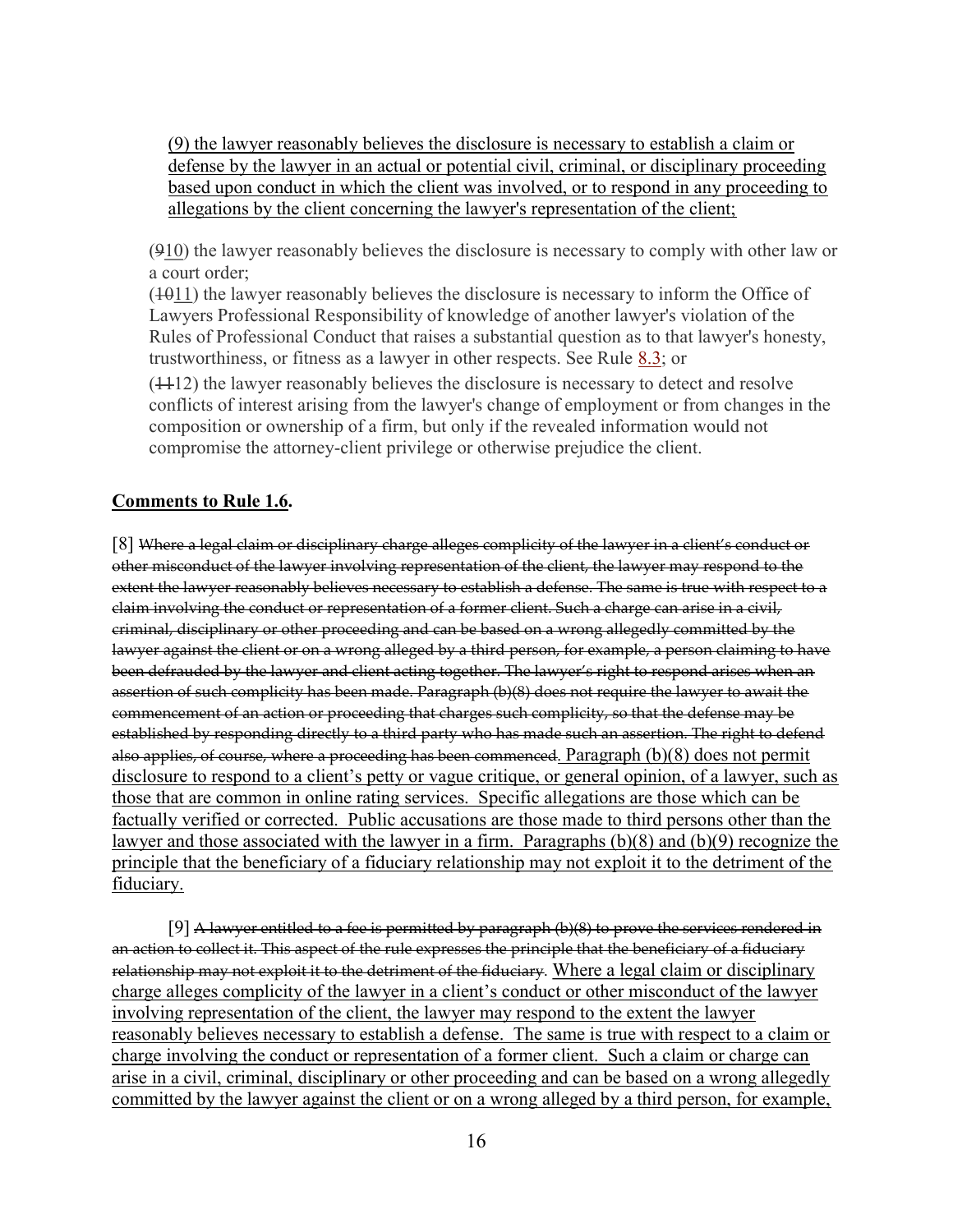a person claiming to have been defrauded by the lawyer and client acting together. The lawyer's right to respond arises when an assertion of such complicity has been made. Paragraph (b)(9) does not require the lawyer to await the commencement of an action or proceeding that charges such complicity, so that the defense may be established by responding directly to a third party who has made such an assertion. The right to defend also applies, of course, where a proceeding has been commenced. A lawyer entitled to a fee is permitted by paragraph (b)(9) to prove the services rendered in an action to collect it.

### REPORT

### Committee History, Mission, Procedures.

The Rule 1.6 subcommittee was appointed on April 25, 2017, by Mike McCarthy, then Chair of the MSBA Committee on the Rules of Professional Conduct (Committee). Initial members of the subcommittee were William J. Wernz, Fred Finch, David Schultz, Tim Baland, Jr., and Patrick R. Burns. On and after September 12, 2017, Timothy Burke replaced Patrick R. Burns.

Appointment of the subcommittee was requested by William J. Wernz in a memo dated April 17, 2017. The memo stated the purposes of the subcommittee would be (a) to study and make recommendations regarding a possible petition to amend Rule 1.6(b)(8), Minn. R. Prof. Conduct; and (b) to consider how the development of electronic social media and other electronic publication modes may affect the issues addressed by Rule 1.6(b)(8). The memo also stated, "The main occasion for this request is the issuance by the Lawyers Professional Responsibility Board (LPRB) of Opinion 24, on September 30, 2016." The memo also identified what Mr. Wernz regarded as serious problems with Opinion 24.

The subcommittee's recommendations were heard and considered at the Committee meeting held on September 26, 2017. At that meeting, the Committee voted to support the recommendations of the subcommittee absent any dissenting comments received from MSBA sections. Following that meeting, the proposed changes and background information were provided to all MSBA section chairs, with notice that comments were due October 27, 2017. The only comment received came from the New Lawyers Section, indicating they had reviewed and discussed the proposed changes to Rule 1.6 and voted to support them.

This information was brought back to the Committee when they met on October 31, 2017. It was noted by representatives of the Office of Lawyers Professional Responsibility (OLPR) that the LRPB would not be formally discussing the proposed amendments until their meeting in January, 2018. As a formality, the Committee again voted to support bringing the proposed changes to the MSBA Assembly at their December meeting. The Committee felt it important that these changes, along with the changes recommended to Rule 5.5, be combined in one petition to the Court.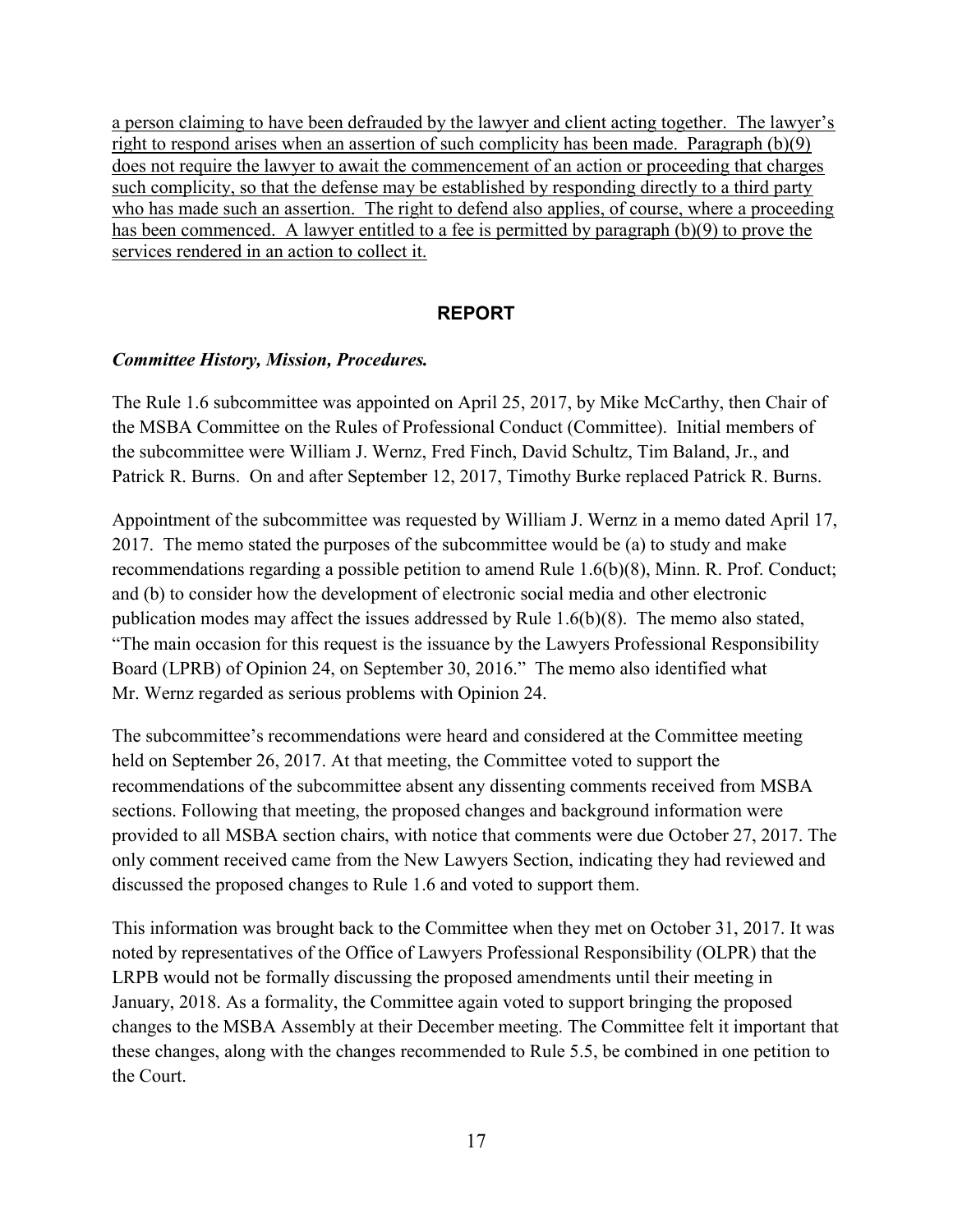### Sources.

Sources reviewed by the subcommittee included Lawyers Board Opinion 24, the April 17, 2017, memo of Mr. Wernz, Patrick R. Burns, *Client Confidentiality and Client Criticisms*, Bench & B. of Minn., Dec. 2016 ("OLPR article") and William J. Wernz, Board Forbids Lawyer-Self-Defense in Public Forum – a Further Look – Board Op. 24, Minn. Law., April 10, 2017 ("Wernz article"). The subcommittee also reviewed literature related to the advent and influence of electronic social media.

## Minnesota and ABA Model Rules 1.6.

Since they were first adopted in 1985, the Minnesota Rules of Professional Conduct have followed the ABA Model Rules of Professional Conduct to a large degree. The 2005 amendments to the Minnesota Rules were generally designed to increase the overlap of the two sets of rules.

Nonetheless, Minnesota Rule 1.6 ("Confidentiality of Information") has always had many variations from Model Rule 1.6. In 1985, the Court rejected ABA Model Rule 1.6 altogether, preferring to carry forward the confidentiality provisions of the Minnesota Code of Professional Responsibility into Minnesota Rule 1.6. From the 1980s to the early part of this century Minnesota adopted amendments to Rule 1.6 which generally enhanced the discretion of lawyers to disclose confidential information when necessary to rectify or respond to client misconduct. These amendments were usually not based on the Model Rules and in some cases the ABA rejected proposals similar to those adopted in Minnesota. Sometimes the Model Rules were later amended to permit disclosures similar to those permitted in Minnesota.

In 2005, Minnesota adopted several variations from Model Rule 1.6. The variations generally permitted more disclosures than the Model Rule. For example, Minnesota Rule 1.6(b) permits eleven types of disclosures, but Model Rule 1.6(b) permits only seven. Even where the Minnesota and Model Rules address the same types of permitted disclosures, the relevant provisions sometimes differ. For example, Minnesota added the words "actual or potential" to "controversy" in Model Rule 1.6(b)(8).

Based on this history, the Committee has not found it important to try to conform to ABA Model Rule 1.6(b).

# Lawyers Board Opinion No. 24 and the OLPR Article

On September 30, 2016, the LPRB issued Opinion No. 24. The Board did not follow its customary procedures of seeking comment on a draft of the opinion and including a Board explanatory comment with the opinion. Opinion 24 did not address the meaning of Minnesota's addition of "actual or potential" to "controversy." Opinion 24 did not include any explanation of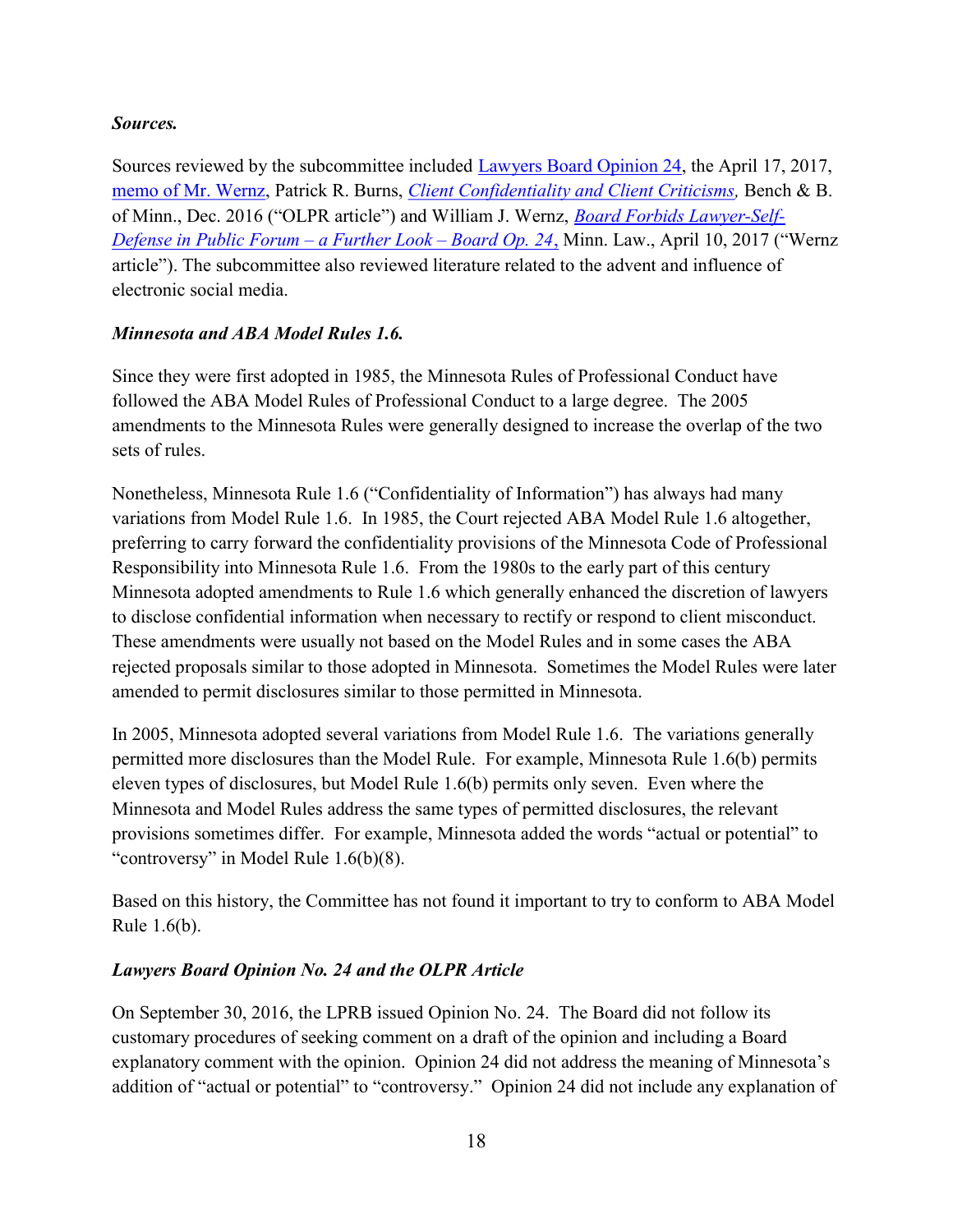its conclusion that Rule 1.6(b)(8) does not permit disclosure of information covered by rule 1.6(a), "when responding to comments posted on the internet or other public forum. . .."

It appears that Opinion 24 takes the position that there are no circumstances in which the "actual or potential controversy" provision of Rule 1.6(b)(8) permits disclosures. Mr. Wernz reported that he inquired of the OLPR and of the LPRB whether they believed there were any such circumstances, but did not receive a reply.

The OLPR article appears to take the position that the controversy provision would apply only in public debates, especially on the internet, "that have substantial ramifications for persons other than those engaged in [the debates]." The OLPR article regards such ramifications as "unlikely" in the case of internet ratings of a lawyer. The Committee considered, however, whether such ramifications would include decisions by prospective clients as to retaining lawyers who were the subject of such ratings. A majority of the Committee has concluded that there are circumstances, outside of legal proceedings, in which a lawyer should be permitted to disclose confidential information to respond to a client's serious, specific allegations of the lawyer's misconduct.

A majority of the Committee does not regard the status quo as satisfactory. The meaning of "actual or potential controversy" is debatable. It is not evident that Opinion 24 states the "plain meaning" of Rule 1.6(b)(8). The OLPR article is not consistent with Opinion 24 as to when disclosures are allowed in public controversies – OLPR would allow some disclosures, but Opinion 24 would allow none. A majority of the Committee regards its proposed rule amendments as not expanding disclosure permissions beyond those allowed under current rules.

### Electronic Social Media.

Electronic social media (ESM) has developed after 2005. ESM has become a major fact of life. ESM provides important resources for information used in making everyday decisions, including selection of providers of various services. Developments include online rating services in which customers and clients rate the services of various providers, including lawyers. The Committee has reviewed online ratings of lawyers. The Committee has the following observations and conclusions.

Most online ratings of lawyers by clients express general opinions. Where ratings include allegations of fact, they are often fairly general and do not disclose confidential client information. Most factual allegations do not involve serious misconduct, but instead involve such matters as diligence, adequacy of communications, manners and the like. However, ESM postings can involve serious accusations of misconduct by lawyers.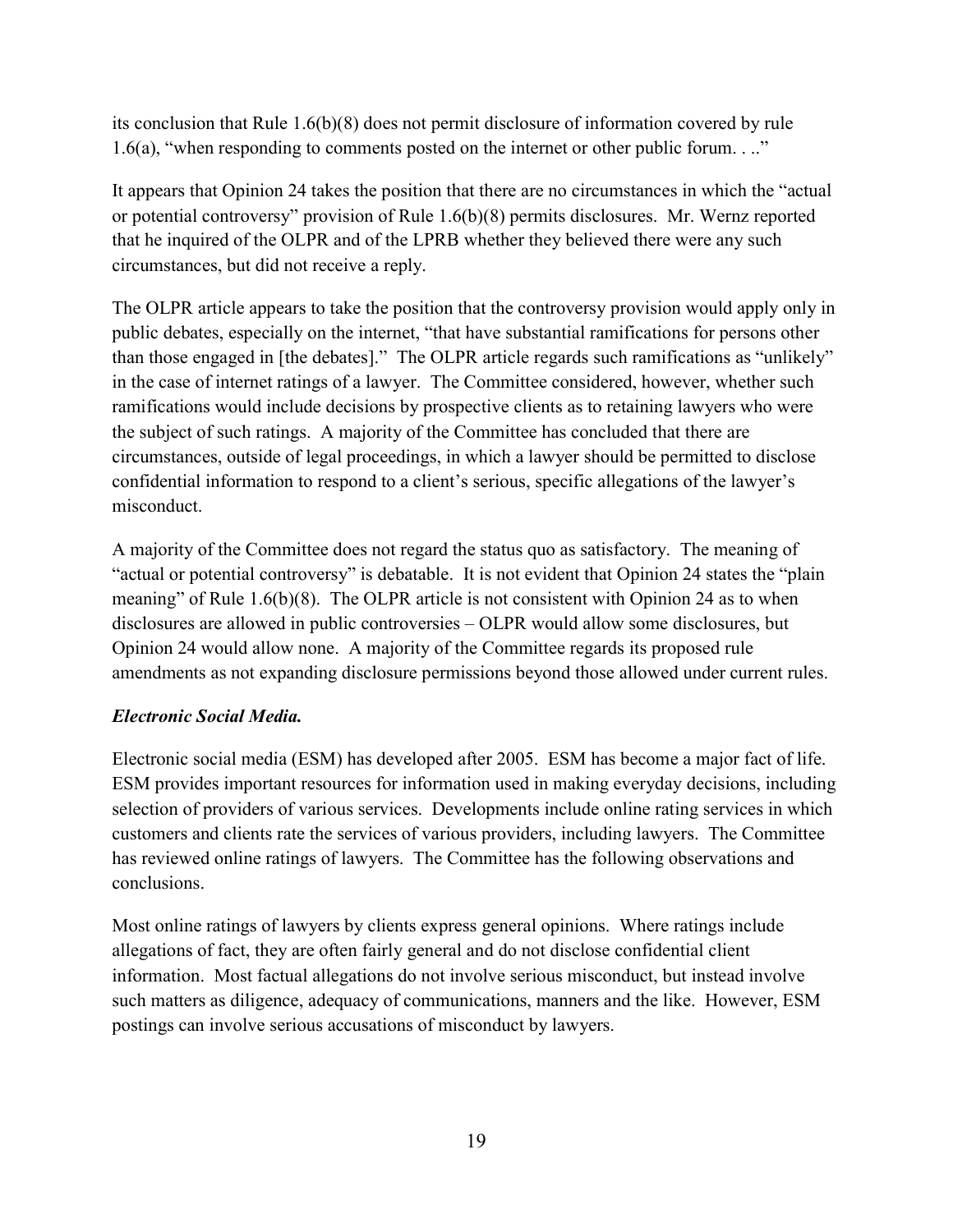#### Opinions, Rules and Cases in Other Jurisdictions.

 $\overline{a}$ 

The Committee reviewed ethics opinions from other jurisdictions, including those that were cited in the OLPR article and were apparently relied on by the LPRB in issuing Opinion 24.

The opinions cited in the OLPR article do not address the situation where the client's accusation includes disclosure of confidential information. Three of the cited opinions expressly state that they assume the client has not disclosed confidential information and the other cited opinions expressly rely on these three opinions.<sup>1</sup> Opinion 24 in effect takes a position that is not taken by these opinions, viz. that Rule 1.6(b)(8) does not permit disclosure even when the client's accusation includes disclosures. Insofar as opinions in other jurisdictions take the position that lawyers may not disclose confidential information to respond to critiques outside of legal proceedings when the critiques do not themselves disclose confidential information, the Committee agrees with them.

D.C. Ethics Opinion 370, Social Media I: Marketing and Personal Use (Nov. 2016) was issued after LPRB Op. 24 was issued. Op. 370 includes a section, "Attorneys May, With Caution, Respond to Comments or Online Reviews From Clients." This section applies a Rule of Professional Conduct, unique to the District of Columbia, that allows disclosure or use of otherwise protected client information, "to the extent reasonably necessary to respond to specific allegations by the client concerning the lawyer's representation of the client." D.C. Rule 1.6(e). Op. 370 states, "Attorneys may respond to negative online reviews or comments from clients. However, Rule 1.6 does not provide complete safe harbor for the disclosure of client confidences in response to a negative internet review or opinion." For further explication, Op. 370 cites Comment 25 to D.C. Rule  $1.6<sup>2</sup>$  The committee inquired of D.C. Bar Counsel's office regarding

<sup>&</sup>lt;sup>1</sup> Los Angeles County Bar Ass'n Op. No. 525 addresses a situation "when the former client has not disclosed any confidential information." San Francisco Bar Ass'n Op. 2014-1 states, "This Opinion assumes the former client's posting does not disclose any confidential information and does not constitute a waiver of confidentiality or the attorney-client privilege." New York State Bar Ass'n Op. 1032 addresses response to a client statement that "did not refer to any particular communications with the law firm or any other confidential information." Texas State Bar Op. No. 662 and Pennsylvania Bar Ass'n Formal Op. 2014-200 both rely on the Los Angeles, San Francisco and New York opinions.

<sup>&</sup>lt;sup>2</sup> Comment 25 to D.C. Rule 16 states, "If a lawyer's client, or former client, has made specific allegations against the lawyer, the lawyer may disclose that client's confidences and secrets in establishing a defense, without waiting for formal proceedings to be commenced. The requirement of subparagraph  $(e)(3)$  that there be "specific" charges of misconduct by the client precludes the lawyer from disclosing confidences or secrets in response to general criticism by a client; an example of such a general criticism would be an assertion by the client that the lawyer "did a poor job" of representing the client. But in this situation, as well as in the defense of formally instituted third-party proceedings, disclosure should be no greater than the lawyer reasonably believes is necessary to vindicate innocence, the disclosure should be made in a manner that limits access to the information to the tribunal or other persons having a need to know it, and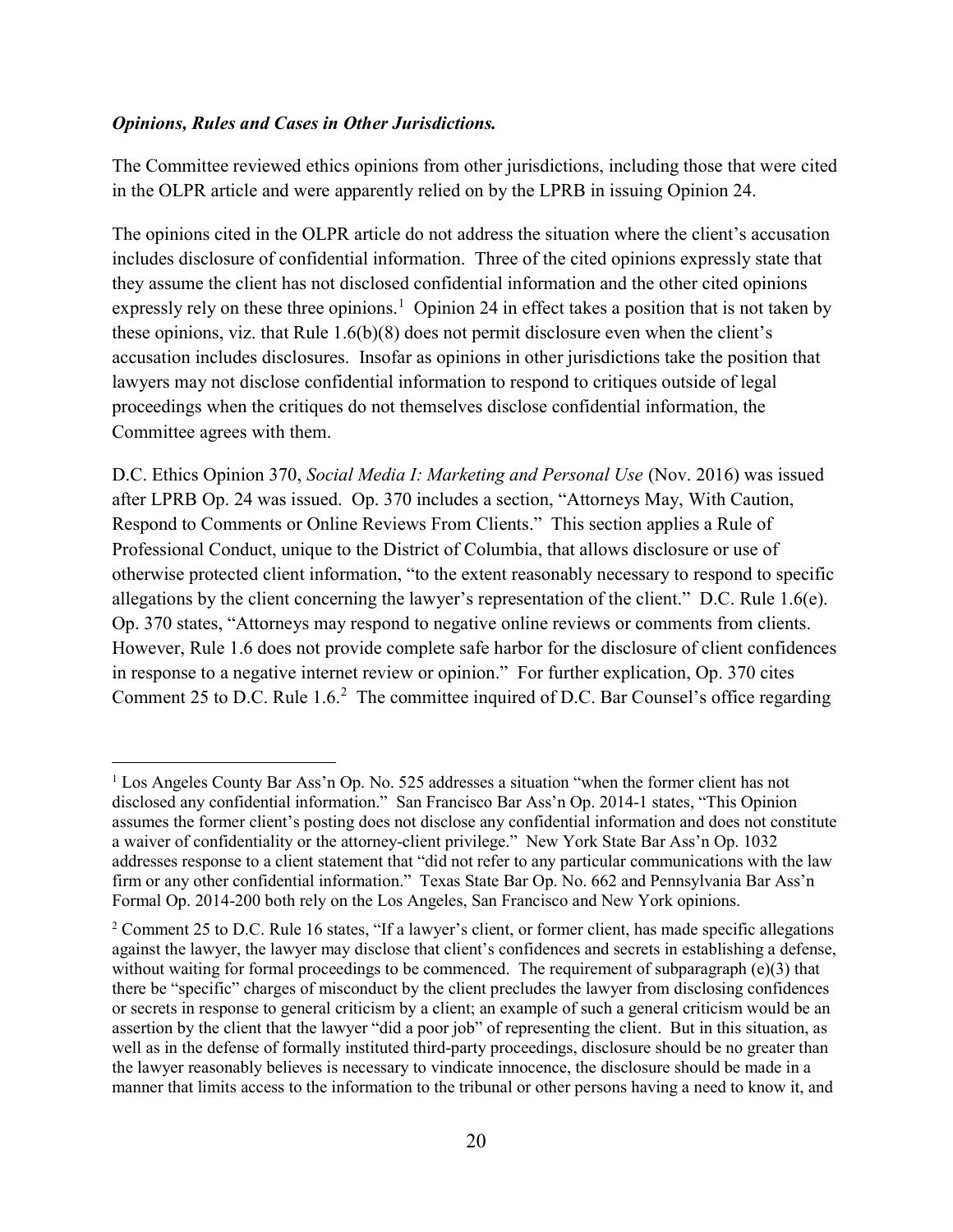its experience with D.C. Rule 1.6(e). Bar Counsel indicated that it generally advises lawyers to avoid disclosures in responding to online reviews, but did not provide specific information on rule interpretation issues.

Several attorneys in other jurisdictions have been publicly disciplined for disclosing confidential information in response to online reviews.<sup>3</sup> Violations of confidentiality rules were clear in these cases. The conduct in these cases would violate both the current Minnesota Rule 1.6 and the rule as proposed for amendment.

The Committee believes it will be helpful to the bar and the public to address the situation in which the client has disclosed confidential information or purported information. Proposed Rule 1.6(b)(8) does address this situation.

#### Committee Comments on Drafting.

The proposed amendments bifurcate current Rule 1.6(b)(8) into proposed Rules 1.6(b)(8) and (9), to make clear when a lawyer may disclose information in legal proceedings and when disclosure may be made outside legal proceedings. Current Rules 1.6(b)(9), (10), and (11) would be re-numbered 1.6b(10), (11), and (12).

#### Proposed Rule 1.6(b)(8).

 $\overline{a}$ 

The proposed amendment does not retain the term "controversy," because it has proved ambiguous. The OLPR article takes the position that "public controversy" refers to issues outside legal proceedings, that is, "issues that are debated publicly and that have substantial ramifications for persons other than those engaged in it." A "debate" does not require a "proceeding" and proceedings are not normally called "debates." The OLPR article cites opinions from other jurisdictions as "consistent." However, the opinions in other jurisdictions that construe the term "controversy," conclude that "controversy" requires a legal "proceeding."<sup>4</sup>

appropriate protective orders or other arrangements should be sought by the lawyer to the fullest extent practicable."

<sup>&</sup>lt;sup>3</sup> People v. James C. Underhill Jr., 2015 WL 4944102 (Colo. 2015); In the Matter of Tsamis, Ill. Att'y Registration and Disciplinary Comm'n, Comm'n No. 2013PR00095 (Ill. 2014); In the Matter of Margrett A. Skinner, 295 Ga. 217, 758 S.E.2d 788 (Ga. 2014).

<sup>4</sup> Texas construes the "controversy" exception to confidentiality as applying, "only in connection with formal actions, proceedings or charges." Texas Op. 662. Pennsylvania relies for its conclusion on a comment that has no Minnesota counterpart. "Comment [14] makes clear that a lawyer's disclosure of confidential information to 'establish a claim or defense' only arises in the context of a . . . proceeding." Pa. Op. 2014-200. The other opinions cited by the OLPR article do not construe the term "controversy." Another cited opinion finds that the term "accusation," as used the governing rule, "suggests that it does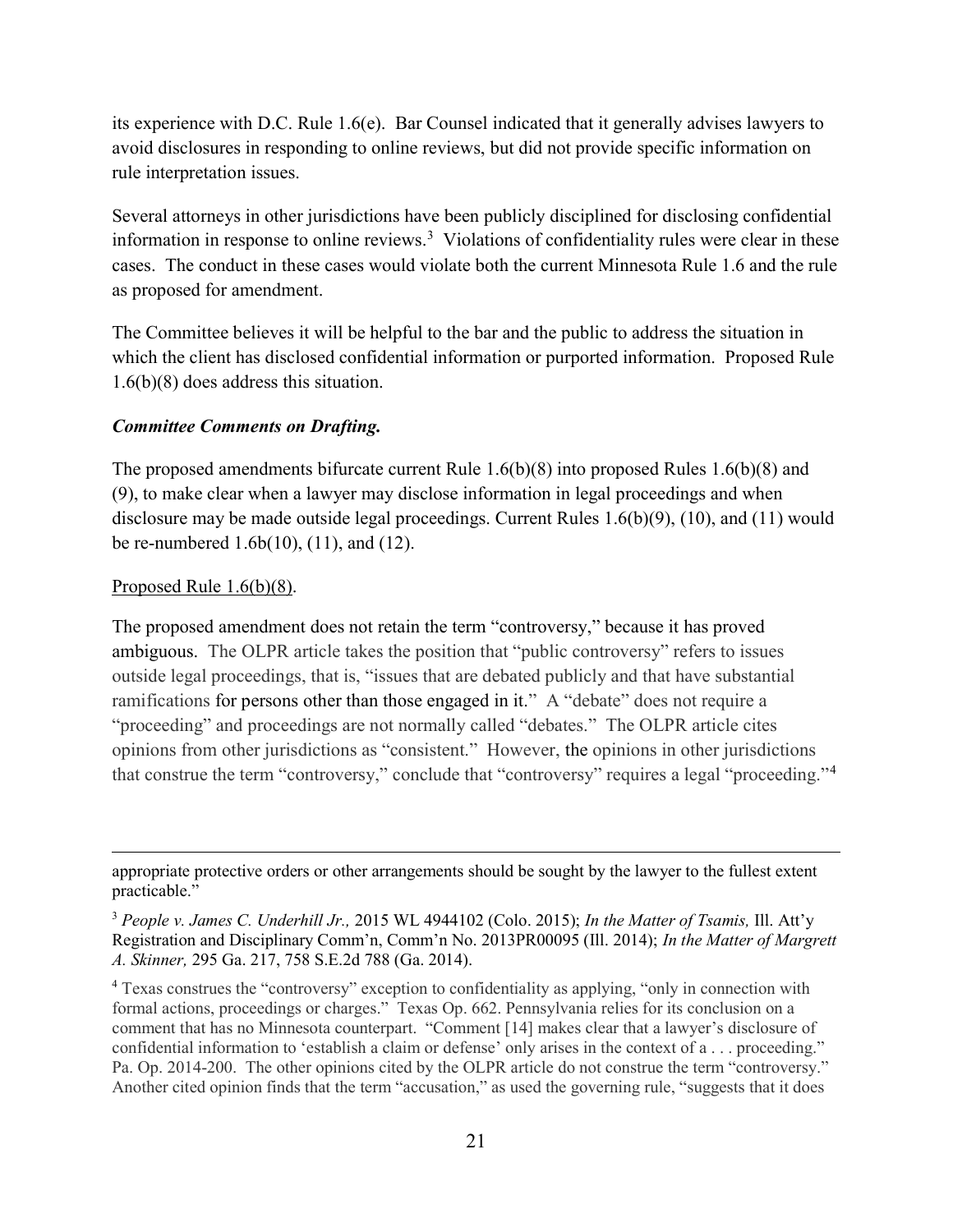The proposal uses the term "accusation," rather than "actual or potential controversy." The proposal also makes clear that an accusation "made outside a legal proceeding" is covered.<sup>5</sup> "Accuse" and similar terms were used for many decades before 2005. The term "accuse" was used in Rule 1.6(b)(5) from 1985 to 2005, in DR 4-101(C) of the Code of Professional Responsibility before 1985, and in Canon 37 of the ABA Canons that preceded the Code.<sup>6</sup>

The proposal uses the terms "specific and public" to modify "accusation." The term "specific" is borrowed from D.C. Rule 1.6(e). The proposal includes the phrase "a substantial question as to the lawyer's honesty, trustworthiness, or fitness as a lawyer in other respects." This phrase has been used for over thirty years in Minnesota and Model Rule 8.3, and has a reasonably wellunderstood meaning.

A client or former client who accuses a lawyer of serious misconduct in a representation will normally disclose confidential information or purported information in making the accusation. If a client made the accusation, "My lawyer stole my settlement proceeds," the proposed rule would permit the lawyer to make disclosures necessary to show that the lawyer properly distributed the settlement proceeds. In contrast, disclosure would not be permitted if the client made the accusation, "Jane Doe is a terrible lawyer."

#### Proposed Rule 1.6(b)(9).

 $\overline{a}$ 

The proposal associates the terms "actual or potential" with "proceeding," rather than – as in current Rule 1.6(b)(8) - with "controversy." This revision fits better with an important example of permission to disclose regarding a potential proceeding, viz. a lawyer's report to a malpractice carrier of a client "claim," which is not yet an actual lawsuit. Such claims are more accurately characterized as potential proceedings rather than potential controversies.

The proposal permits disclosure in relation to proceedings as necessary "to establish a claim or defense." Current Rule 1.6(b)(8) associates establishment of a claim with a "controversy" only, and associates establishment of a defense with both a "controversy" and a "proceeding." In

not apply to informal complaints, such as this website posting," but instead applies only a formal "charge." NYSBA Ethics Op. 1032.

<sup>&</sup>lt;sup>5</sup> Definitions chosen from Black's Law Dictionary tend to have narrow meanings associated with legal usages. Definitions from more general dictionaries tend to have more general meanings. To avoid the issue of which dictionary to prefer, proposed Rule  $1.6(b)(8)$  includes its own definition – a covered "accusation" is one made "outside a legal proceeding."

 $6$  Rule 1.6(b)(5) permitted disclosure "to defend the lawyer or employees or associates against an accusation of wrongful conduct." DR 4-101 similarly permitted disclosure of confidential information by a lawyer "to defend himself or his employees or associates against an accusation of wrongful conduct." Canon 37 provided, "If a lawyer is accused by his client, he is not precluded from disclosing the truth in respect to the accusation."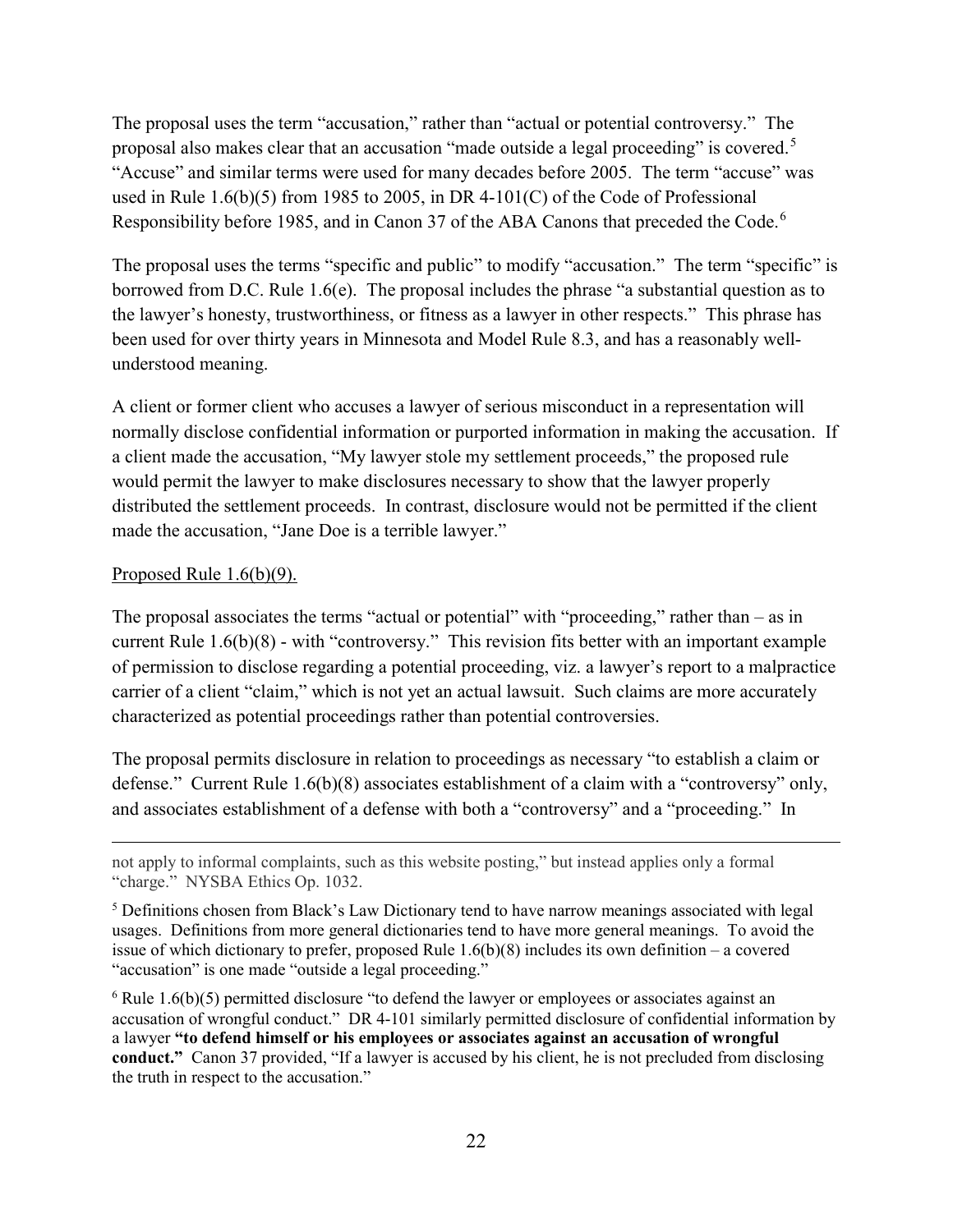Kidwell v. Sybaritic, 784 N.W.2d 220 (Minn. 2010), four justices associated regarded Kidwell's disclosures to establish a claim as permitted in a proceeding that Kidwell had commenced against his former employer.<sup>7</sup>

### Proposed Comments 8 and 9.

 $\overline{a}$ 

The proposed comments make clear that the disclosure permission of proposed Rule 1.6(b)(8) does not apply to such disclosures as a client's mere expression of opinion, vague critique, and the like. "Specific accusation" is contrasted with "petty or vague critique," and "general opinion." "Public accusation" is defined in the proposed comment in a way that is consistent with the law of defamation.

### Fairness, Attorney-Client Privilege, Client Waiver by Disclosure.

Current comment 9 to Rule 1.6 recognizes, as a basis for permission to disclose in connection with a fee dispute, "the principle that the beneficiary of a fiduciary relationship may not exploit it to the detriment of the fiduciary." Because this principle extends beyond a lawyer's contested claim to a fee, proposed comment [8] relates this principle to both Rule  $1.6(b)(8)$  and (9), as amended.

The Committee took note of another application of a principle of fairness - the fact that a client's voluntary disclosure of privileged information operates as a waiver of the attorney-client privilege. "The attorney-client privilege is waived if the client, the client's lawyer, or another authorized agent of the client voluntarily discloses the communication in a non-privileged communication." Restatement of the Law Governing Lawyers § 79. The policy reason for finding waiver in partial disclosure is that it would be "unfair for the client to invoke the privilege thereafter." McCormick on Evidence § 93 (7<sup>th</sup> ed. 2016), citing 8 Wigmore, Evidence (McNaughton rev.) § 2327 and Imwinkelried, The New Wigmore: Evidentiary Privileges § 6.12.4 (2ed. 2010). A waiver of the privilege would occur if a client disclosed privileged information in accusing a lawyer of misconduct.

Although the law of confidentiality under the Rules of Professional Conduct overlaps with the law of privilege, the two bodies of law are in many ways distinct. Nonetheless, the Committee believes that it would be unfair for a client to disclose, or purport to disclose, confidential information to support serious accusations against a lawyer and thereafter to invoke confidentiality rules to prevent the lawyer's self-defense either in or outside a proceeding. As

 $<sup>7</sup>$  The remaining three justices based their opinion on employment law and did not find it necessary to</sup> reach ethics issues. Kidwell dealt with a whistle-blower claim.

<sup>7</sup> Restatement Sec. 59 cmt. d; Findings of Fact, Conclusions of Law, and Memorandum of Honorable John C. Lindstrom at 19, In re Fuller, 621 N.W.2d 460 (May 23, 2000).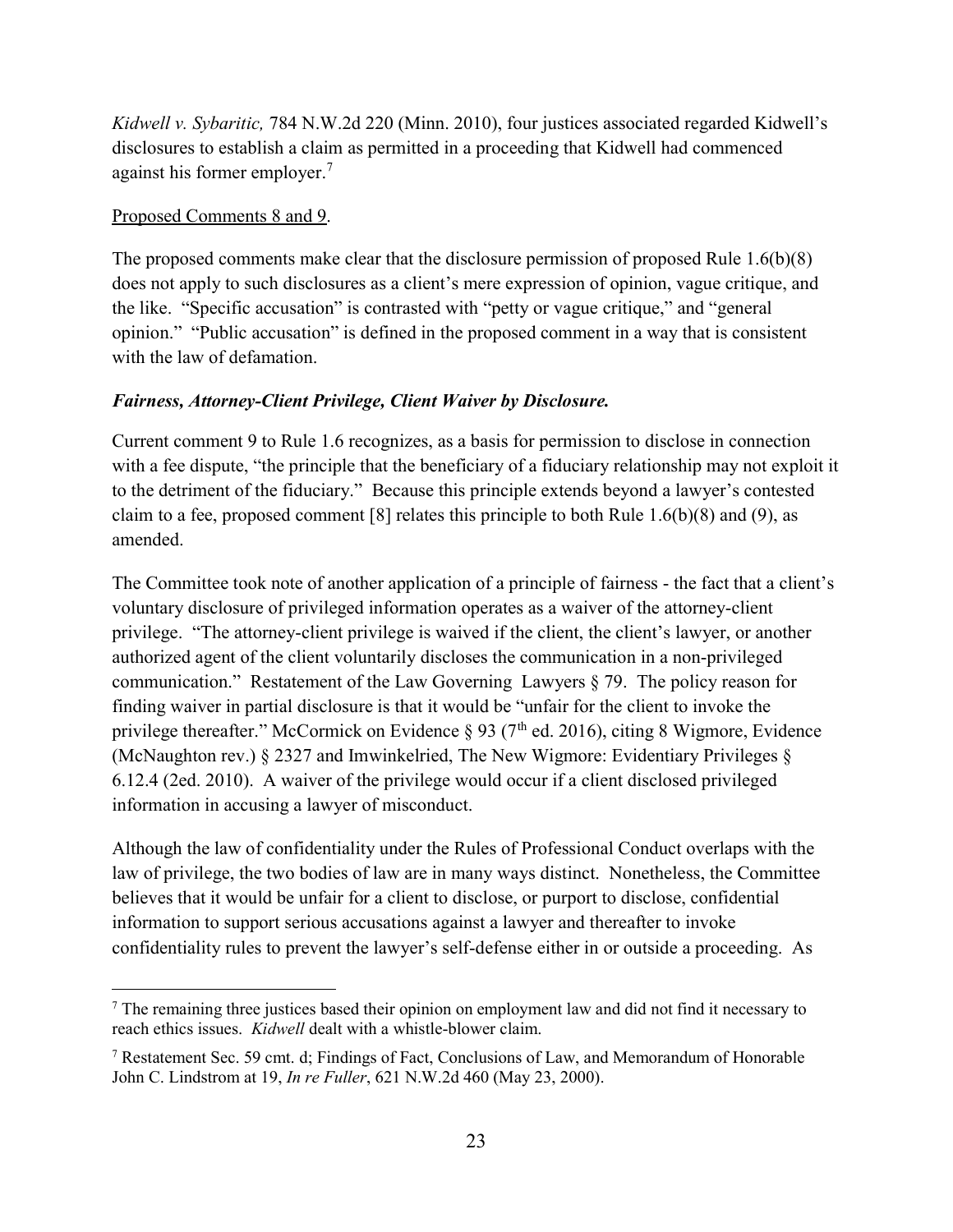noted above, some of the opinions of other jurisdictions on which the OLPR article and Opinion 24 rely expressly state that the opinions do not apply where the client's allegation involves a waiver of confidentiality or privilege.

### Balancing Moral and Professional Issues.

Issues involving disclosure of confidential information in self-defense give rise to important moral and professional issues. A client's groundless, public accusation of serious professional misconduct, if apparently supported by disclosure of client information, may permanently damage a lawyer's reputation and income. A lawyer's unnecessary disclosure of client information may damage a client.

## Electronic Court Filing.

 $\overline{a}$ 

An issue related to issues considered by the Committee arises with electronic court filings. Electronic filing has become standard in recent years in Minnesota court proceedings. Public access to court filings has been greatly enhanced. Under current Rule 1.6(b)(8) and (9), a lawyer may disclose confidential information as reasonably necessary to "establish a claim or defense." Lawyers may sue clients and other parties to establish a claim of defamation per se. If, as Opinion 24 concludes, Rule 1.6(b)(8) does not permit a lawyer to disclose information in selfdefense outside a legal proceeding, the rule may create an incentive for a lawyer to defend his or her reputation against serious, false accusations by bringing a claim for defamation per se.

A lawyer may wish to call attention to filings in a defamation per se or other proceeding. The Committee has not attempted to resolve the issue of whether a lawyer Rule 1.6 permits the lawyer to make further public disclosures of information filed online in litigation. The Committee notes: (1) that such disclosure would apparently be permitted under the Restatement of the Law Governing Lawyers; (2) that a Supreme Court referee concluded that a lawyer's public disclosure of court records did not violate Rule 1.6 and OLPR did not appeal this conclusion; and (3) that OLPR does not currently take a position on when further disclosure by a lawyer of information available in court records does or does not violate Rule 1.6. $8$ 

The Committee believes that amending Rule 1.6(b)(8) to make clear a lawyer's permission to disclose to respond to serious accusations will reduce the lawyer's incentive to sue the client.

<sup>&</sup>lt;sup>8</sup> Restatement Sec. 59 cmt. d; Findings of Fact, Conclusions of Law, and Memorandum of Honorable John C. Lindstrom at 19, In re Fuller, 621 N.W.2d 460 (May 23, 2000).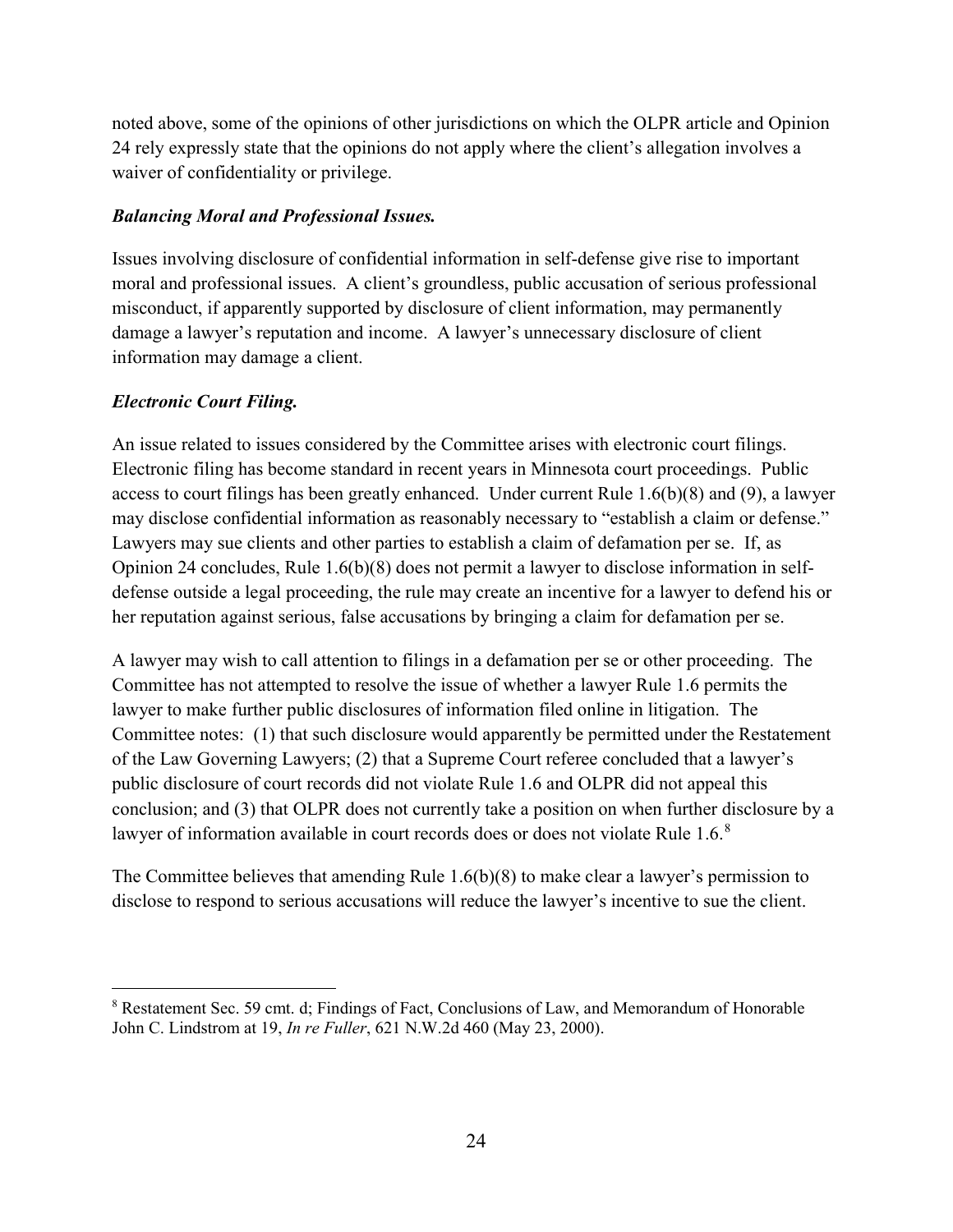### Conclusion.

 $\overline{a}$ 

The Committee believes that the proposed amendments will not broaden the circumstances in which a lawyer may disclose confidential information beyond those provided by current Rule 1.6(b)(8). The current permission to disclose "in an actual or potential controversy" can be interpreted in a very broad way. OLPR interprets "controversy" to include a certain type of "debate." The Committee's proposal requires, for disclosures outside a litigation "proceeding," that the client make an accusation that is specific, serious, and public, and that also discloses confidential information. These requirements will result in very few permissions to disclose. The proposed amendments are also clear enough to reduce or eliminate the uncertainty and controversy resulting from the current rule and from Lawyers Board Opinion 24<sup>9</sup>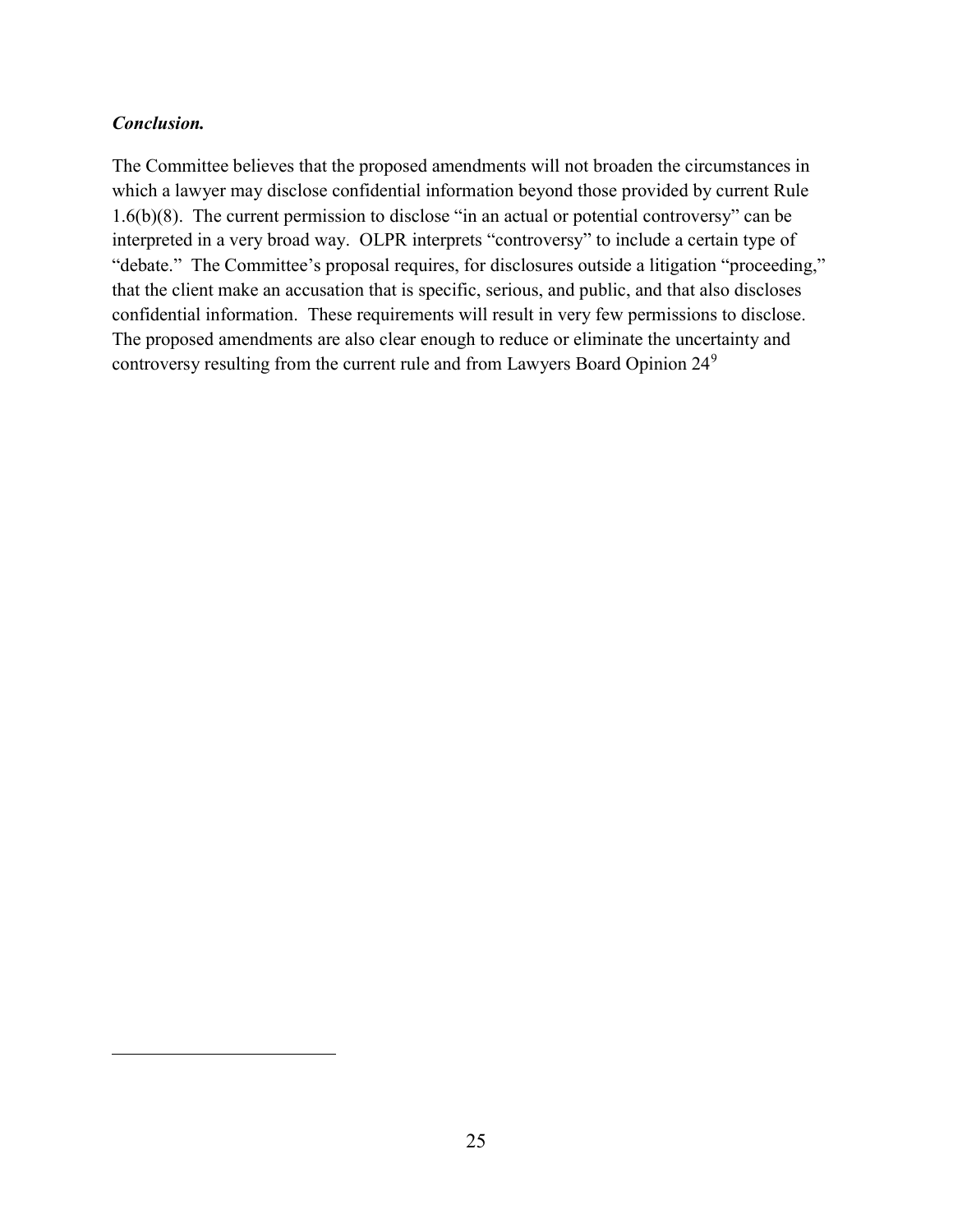# ATTACHMENT 4

# Report and Recommendation regarding amendment of Rule 5.5, Minn. R. Prof. Conduct, adopted by the Assembly of the Minnesota State Bar Association

April 20, 2018

 $\overline{\phantom{a}}$  , and the set of the set of the set of the set of the set of the set of the set of the set of the set of the set of the set of the set of the set of the set of the set of the set of the set of the set of the s

No resolution presented herein reflects the policy of the Minnesota State Bar Association until approved by the Assembly. Informational reports, comments, and supporting data are not approved by their acceptance for filing and do not become part of the policy of the Minnesota State Bar Association unless specifically approved by the Assembly.

# Report and Recommendation to the MSBA Regarding Proposed Amendments to MRPC 5.5, Unauthorized Practice of Law Rules of Professional Conduct Committee November 1, 2017

# RECOMMENDATION

RESOLVED, that the MSBA petition the Minnesota Supreme Court to adopt proposed amendments to MRPC 5.5(b) and (d), 5.5(c)(4), 5.5(e), and related comments, as set forth in this report.

# REPORT

Following the Court's decision in In re Panel File 39302, 884 N.W.2d 661 (Minn. 2016), the Rules of Professional Conduct Committee took up the question of whether Rule 5.5 of the Minnesota Rules of Professional Conduct should be amended in light of that decision and in light of changes in the practice of law since the rule was adopted in 2005. Rule 5.5 governs the unauthorized practice of law.

The Committee appointed a subcommittee in October of 2016 to review MRPC 5.5. The subcommittee's recommendations were considered by the Committee at multiple meetings. The proposed amendments were given preliminary approval in May, 2017, and forwarded to the Lawyers Professional Responsibility Board (LPRB) for their review and recommendations.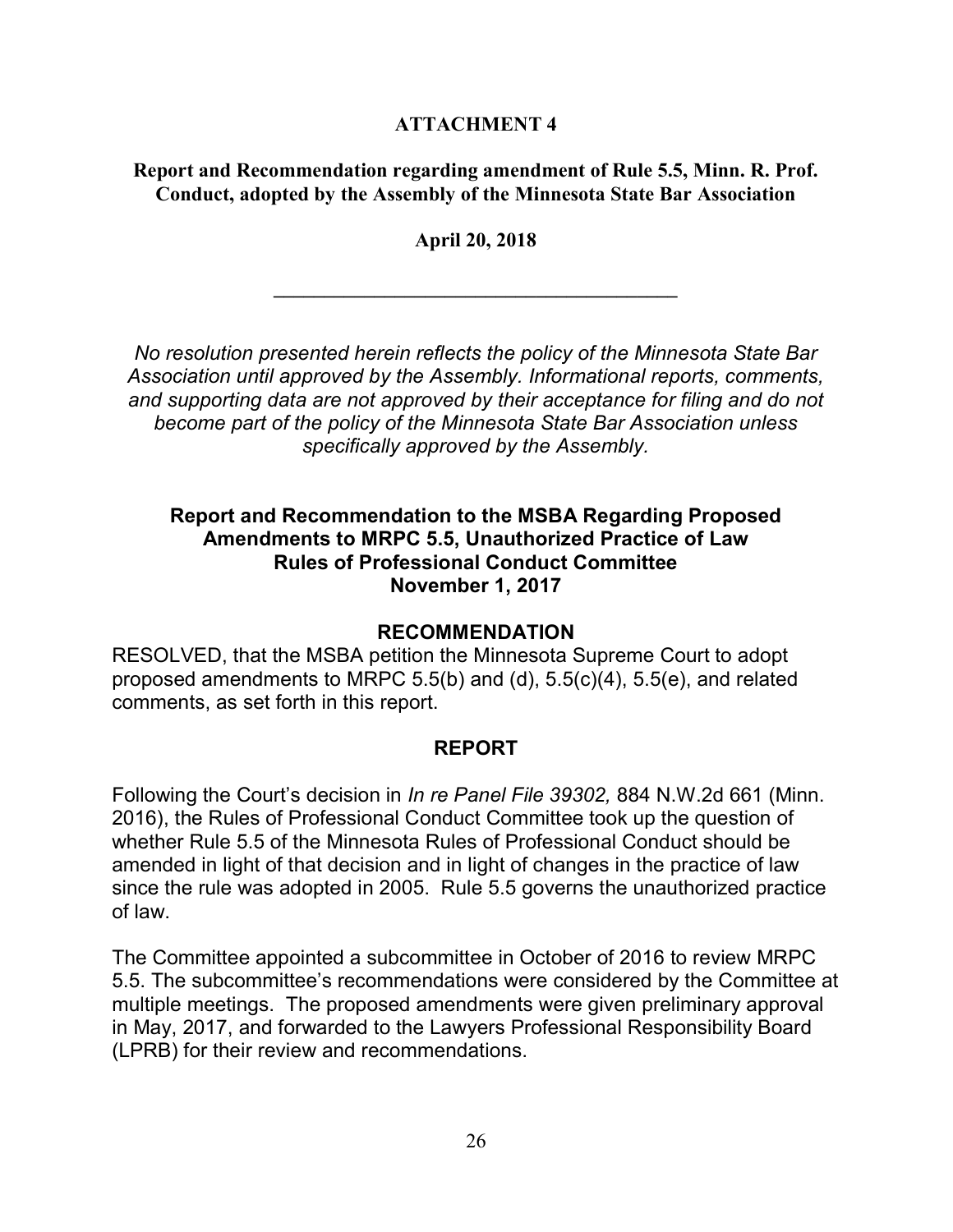On September 9, 2017, the LPRB agreed with the proposed amendments to MPRC 5.5(b) and (d), with the addition of additional language to (d). The Board rejected the proposed amendment of Rule 5.5(c) and approved new Rule 5.5(e), but limited it to representation of persons with a family relationship with the lawyer.

On October 31, 2017, the Committee, after much discussion, voted to recommend to the Assembly the adoption of the portions of Rule 5.5 rejected by the LPRB. (The Committee accepted the additional language proposed by the LPRB in Rule 5.5(d).)

Here is an overview of the Committee proposal:

- The amendment to Rule  $5.5(c)(4)$  is intended to respond directly to the Court's invitation in In re Panel File 39302, 884 N.W.2d 661 (Minn. 2016) to amend and expand that rule to better reflect the bar's understanding of the meaning of fields of practice that are "reasonably related" to a lawyer's practice in a jurisdiction in which the lawyer is licensed.
- Proposed new section  $5.5(e)$  is intended to remove certain client relationships from the purview of Rule 5.5 –including current and former clients, family members, close friends, and other professional relationships-- to both reflect the common current practices of lawyers and allow client selection of lawyers and client trust to take priority over the geographic restrictions that may otherwise be imposed by Rule 5.5.
- $\bullet$  The proposed amendments to Rule 5.5(b) and (d) are intended to allow lawyers to continue to practice the law of the jurisdictions in which they are licensed when they relocate to Minnesota. This proposal follows recent similar amendments in Arizona and New Hampshire.

Each of the suggested amendments is explained below, followed by a full text, redlined version of the Rule. The amendments are all offered in the context of trying to ensure that Rule 5.5 is not interpreted to proscribe conduct that would otherwise be thought of by the practicing bar as "what good lawyers do."

# I. Background.

In August, the Minnesota Supreme Court decided a private admonition appeal, In re Panel File 39302, 884 N.W.2d 661 (Minn. 2016). The case concerned a Colorado lawyer, not admitted in Minnesota, who was contacted by his mother and father-in-law regarding efforts to collect a judgment from them. The in-laws were Minnesota residents and the opposing party, the underlying lawsuit, and the opposing party's counsel were all in Minnesota.

The Colorado lawyer agreed to help his in-laws negotiate a resolution. The Colorado lawyer, from his office in Colorado, exchanged about two dozen e-mails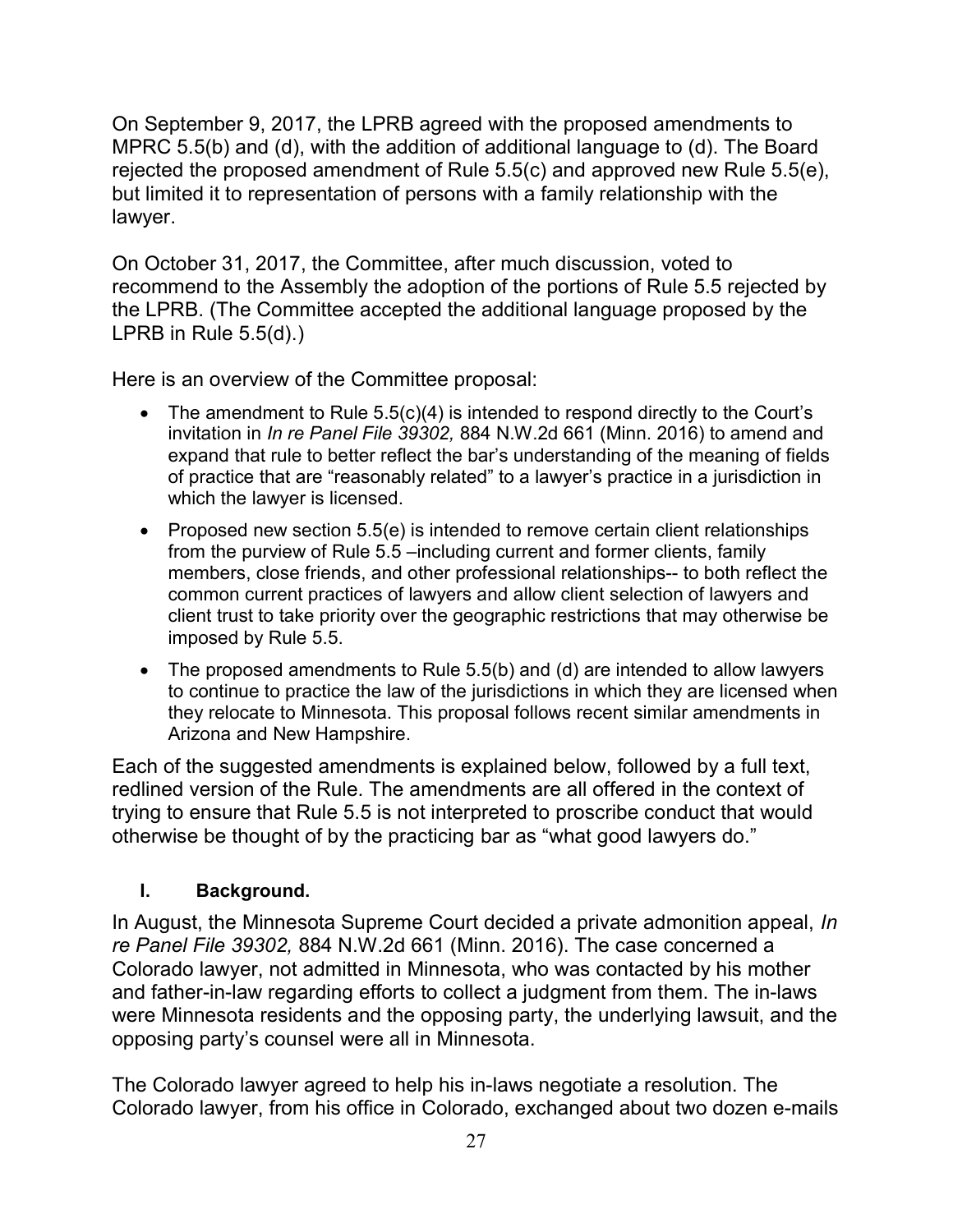with the opposing party's Minnesota lawyer over a three-month period. The Minnesota lawyer became frustrated with the process and filed an ethics complaint against him with the Minnesota Office of Lawyers Professional Responsibility (OLPR). OLPR issued the lawyer a private admonition for violating Rule 5.5 by practicing law in Minnesota. The Colorado lawyer appealed to a three-person panel of the Lawyers Professional Responsibility Board (LPRB). After a hearing, the Panel affirmed the admonition, focusing predominately on the location of the parties to the matter. Committee member Eric Cooperstein represented the Colorado lawyer in an appeal to the Minnesota Supreme Court.

Two primary issues were presented to the Court: 1) whether a lawyer practices "in" a jurisdiction by sending e-mails to a lawyer in that jurisdiction and 2) whether the Colorado lawyer's conduct was permitted under the "temporary practice" provision of Rule 5.5(c)(4), which allows a lawyer to practice temporarily in a jurisdiction if the legal services provided "arise out of or are reasonably related to the lawyer's practice in a jurisdiction in which the lawyer is admitted to practice."

The Court ruled, 4-3, that the Colorado lawyer had engaged in the unauthorized practice of law in Minnesota. The Court stated that a lawyer could practice in a jurisdiction solely by sending e-mail communications to someone in that jurisdiction. The Court relied heavily on dicta in a 1998 California decision, *In re* Birbrower, Montalbano, Condon & Frank, P.C. v. Superior Court, 949 P.2d 1 (Cal. 1998), a fee dispute in which both physical and virtual presence in California were at issue. Ironically, Birbrower inspired significant changes to Rule 5.5 of the Model Rules of Professional Conduct, which changes were mostly adopted in Minnesota in 2005.

The Court also ruled that the Colorado lawyer's conduct was not permitted by Rule 5.5(c)(4) because although the lawyer did some collections work, that work was not part of a "particular body of federal, nationally-uniform, foreign, or international law. See Rule 5.5, cmt. 14. Hence, the Court determined that the representation of his in-laws was not "reasonably related" to his practice in Colorado. The Court stated in a footnote, however, that "If there are concerns that these [Rule 5.5(c)] exceptions do not adequately meet client needs, the better way to address such concerns would be through filing a petition to amend Rule 5.5(c)."

# II. Rationale for Seeking Amendments to Rule 5.5.

Rule 5.5, which mostly follows the ABA Model Rule, presently enforces geographic restrictions on the practice of law. In the years since the present version of the rule was adopted in 2005, lawyers and clients have become increasingly mobile. Both lawyers' practices and their clients' legal matters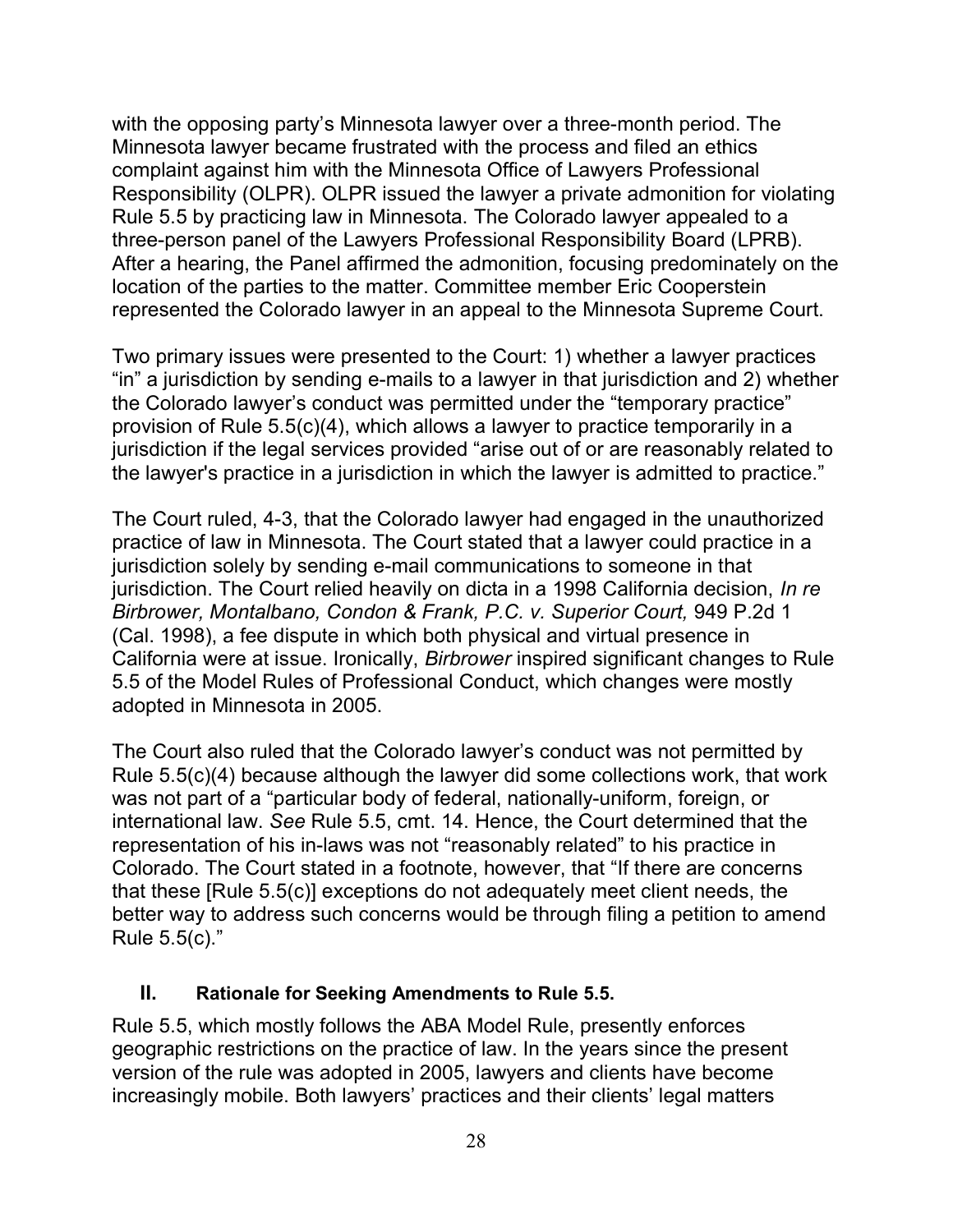routinely cross state lines. Panel File 39302 highlights some of the unintended consequences of the present rule and draws attention to how confusing it may be for lawyers to determine whether their conduct runs afoul of the rule.

For example, although the Minnesota Supreme Court has broadly defined when a lawyer may be practicing "in" a jurisdiction under Rule 5.5(a), the provisions of 5.5(c) are intended to allow a lawyer to practice "on a temporary basis" in a jurisdiction in which the lawyer is not licensed. The present rule leaves several questions unanswered:

- A Minnesota lawyer represents a Minnesota corporate client for many years. The client moves its main operations to another state where the lawyer is not licensed. Rule 5.5(c)(4) allows the lawyer to continue to represent the client, including meeting with the client in the other state, conducting transactions for and advising client, communicating with the client by phone and e-mail, etc. The legal work is essentially the same work that the lawyer performed while the client was in Minnesota. However, the exception in 5.5(c)(4) applies only on a temporary basis. May the lawyer continue representing the lawyer indefinitely? If not, how long will the "temporary exception" apply? What interest would be protected by forcing the lawyer to cease representing the client?
- A Minnesota lawyer with an office in Minnesota purchases a home outside Minnesota, such as in Hudson, Wisconsin or Fargo, North Dakota. The lawyer finds that he or she is more productive working from home on occasion. Working at home on a temporary basis would be permitted by Rule 5.5(c)(4). How many days a week may a lawyer work from home and still fall within rule 5.5(c)(4), rather than the prohibition in Rule 5.5(b) on establishing a "systematic and continuous presence" in a jurisdiction in which the lawyer is not licensed? A similar problem confronts lawyers who want to spend winters in other jurisdictions but continue working remotely during their time away.
- A Minnesota lawyer represents several long-time Minnesota clients in a variety of matters. The lawyer's spouse obtains a "dream job" in another jurisdiction. The lawyer could easily continue all of the work for the Minnesota clients from outside the state, except for the prohibition in Rule 5.5(b) on establishing a "systematic and continuous presence" in a jurisdiction in which the lawyer is not licensed.

Note that for each of these examples, the issue could be presented in the opposite way, i.e. when a lawyer licensed in another state encounters one of these situations. The proposed amendments below would protect non-Minnesota lawyers from discipline by the OLPR; those lawyers could conceivably violate rules in their own states. Conversely, Rule 5.5(a) includes a safe harbor that states that a Minnesota lawyer does not violate the rule if his or her conduct in another jurisdiction conforms to what would be permissible for a lawyer licensed in another state who conducts business in Minnesota. Hence, these Rule amendments will protect Minnesota lawyers from Minnesota discipline, even if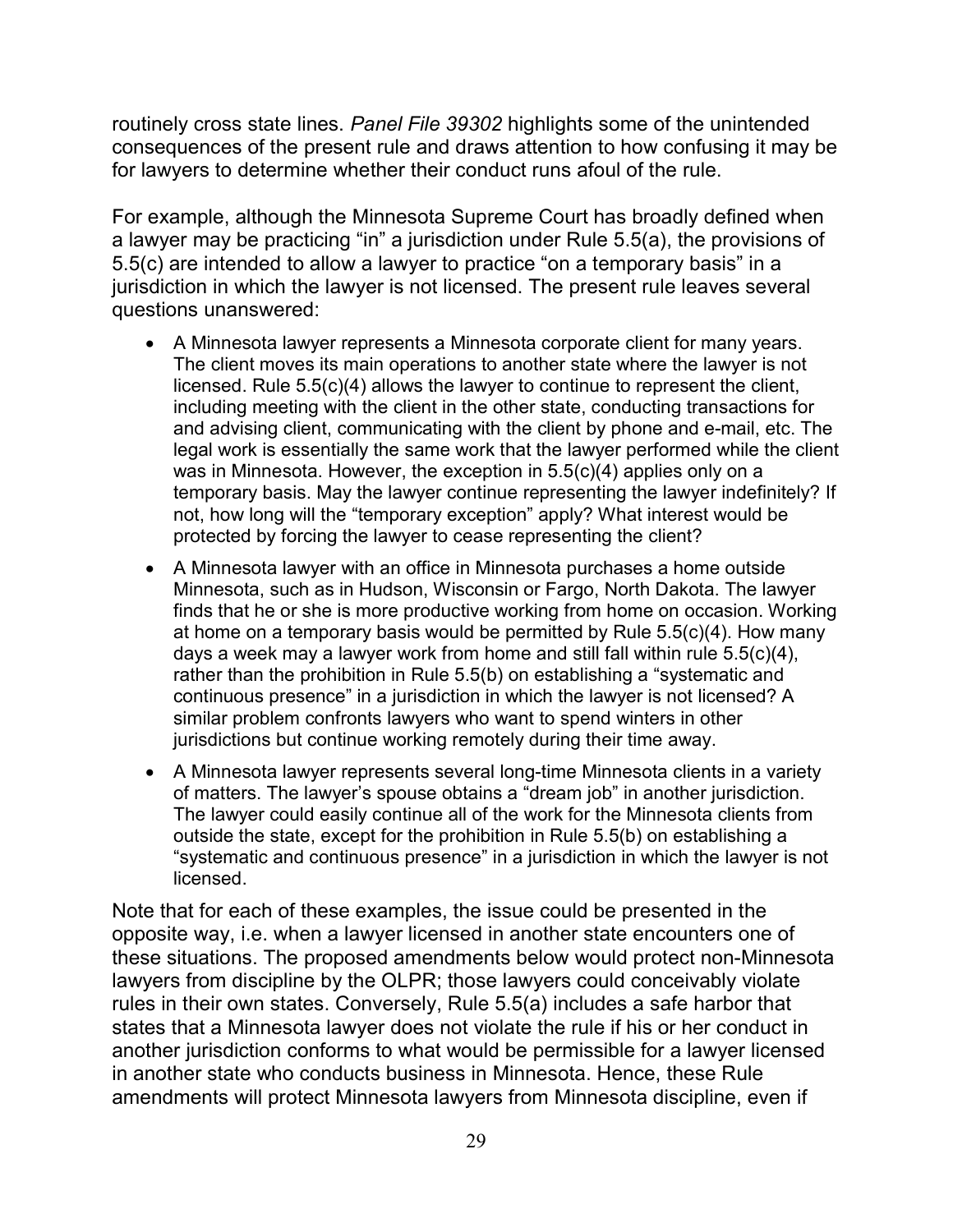another jurisdiction attempted to take disciplinary action against the Minnesota lawyer.

# III. Proposed Amendments

# A. Clarification of "reasonably related" in Rule 5.5(c)(4).

As noted above, Rule 5.5(c)(4) provides an exception that allows lawyers to practice in another jurisdiction temporarily, if the legal services "arise out of or are reasonably related to the lawyer's practice" in a jurisdiction in which the lawyer is licensed. In 39302, the Minnesota Supreme Court interpreted the scope of the term "reasonably related" by relying on a portion of a comment to Rule 5.5 that limits the reach of the exception to legal services that are part of a "particular body of federal, nationally-uniform, foreign, or international law. See Rule 5.5, cmt. 14. As noted above, the Court invited an amendment to Rule 5.5(c).

"Reasonably" is defined in the MRPC as describing "the conduct of a reasonably prudent and competent lawyer." Rule 1.0(i), R. Prof. Conduct. The proposed amendment is intended to codify what the subcommittee believes that prudent and competent lawyers currently recognize as the scope of what is "reasonably related" to their practices: those areas that are within the lawyer's regular field or fields of practice. A lawyer's expertise in a particular area, whether it be shopping-center leases, nonprofit financing, transgender rights, restaurant franchises, etc., may attract clients regionally or nationally even where the practice area is not subject to a nationally uniform or federal body of law. Clients may seek out lawyers for this expertise and the public is well-served by allowing clients to hire lawyers with subject-matter expertise that suits the client's matter. A lawyer's expertise, gained through regular practice in a field of law provides reasonable assurance of client protection in a temporary practice context.

During the Committee's discussions, several Committee members described their experiences with prudent and competent lawyers who have been offering services in their fields of practice across state borders on a regular basis. Such conduct was noted in the practices of large firms, corporate law departments, small boutique firms, and others.

The Committee believes that people in Minnesota will be better served and protected by being able to choose among lawyers who regularly practice in a field of law, even without a Minnesota license, rather than by a lawyer who is licensed in Minnesota but has very little experience in the field of practice relevant to the client's matter. The growing complexity of law often makes field of law a better indicator of competence than local licensure. Current comment 14 to Rule 5.5 recognizes "nationally-uniform" law as "reasonably related." Many areas of law could be termed "nationally-similar," without being uniform. For example,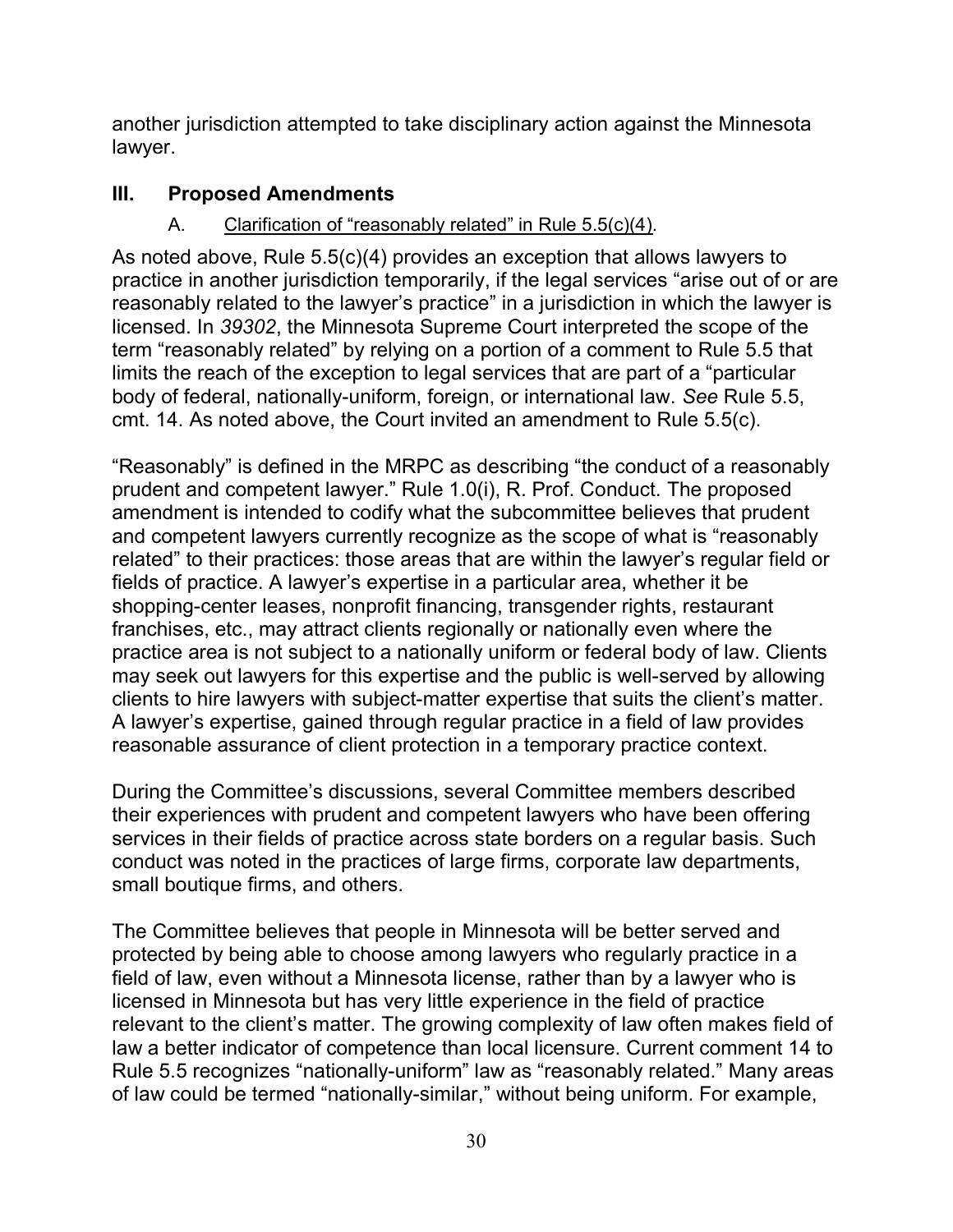the ABA Model Rules of Conduct have been adopted in almost all states, but Minnesota, like many states, has variations that make the law marginally less than "uniform." A Minnesota resident with issues relating to these Rules would be well-served by retaining, for example, Geoffrey Hazzard or Ronald Rotunda, both nationally-recognized ethics experts who do not have Minnesota licenses.

The proposed amendment finds support in the 39302 dissent. The 39302 dissent, discussing the appropriate scope of Rule 5.5(c)(4), stated, "One factor provided in Rule 5.5, comment 14, relates to whether the lawyer's temporary services draw on the lawyer's 'expertise developed through the regular practice of law.'" To the extent that Rule 5.5 seeks to protect the public by ensuring competence, experience that arises from a lawyer's regular practice is more likely to accomplish that goal than a lawyer who has little experience in a federal or "nationally-uniform" area of law. Trying to determining what characteristics of a body of law make it "nationally-uniform" but still distinct from federal law would perpetuate uncertainty about when lawyers fall within the protection of Rule  $5.5(c)(4)$ .

The proposed amendment uses the term "field or fields of practice." This term has been used in Rule 7.4 for over thirty years, without any reported difficulty in definition or enforcement.

During the subcommittee meetings, Pat Burns expressed his personal reservations that the amendment was too broad in its expansion of the rule and his concerns regarding how the OLPR would determine what a lawyer's "regular" fields of practice include. Director Susan Humiston wrote a letter to then-Committee chair Michael McCarthy, expressing disagreement with several aspects of the proposed amendments. Those arguments are discussed in Section IV, below

Along with the proposed amendment, the Committee recommends amending comment 14 by deleting a phrase from the final sentence, as follows: "In addition, the services may draw on the lawyer's recognized expertise developed through the regular practice of law on behalf of clients in matters involving a particular body of federal, nationally-uniform, foreign, or international law." Rule 5.5 cmt. 14 (cmt. 15 as renumbered below). This is intended to avoid confusion between the amended rule and the comment.

B. New section 5.5(e): representation of relatives and other personal referrals.

This new section is intended to directly address the Panel 39302 decision and other potential problems related to the continuous (as opposed to temporary)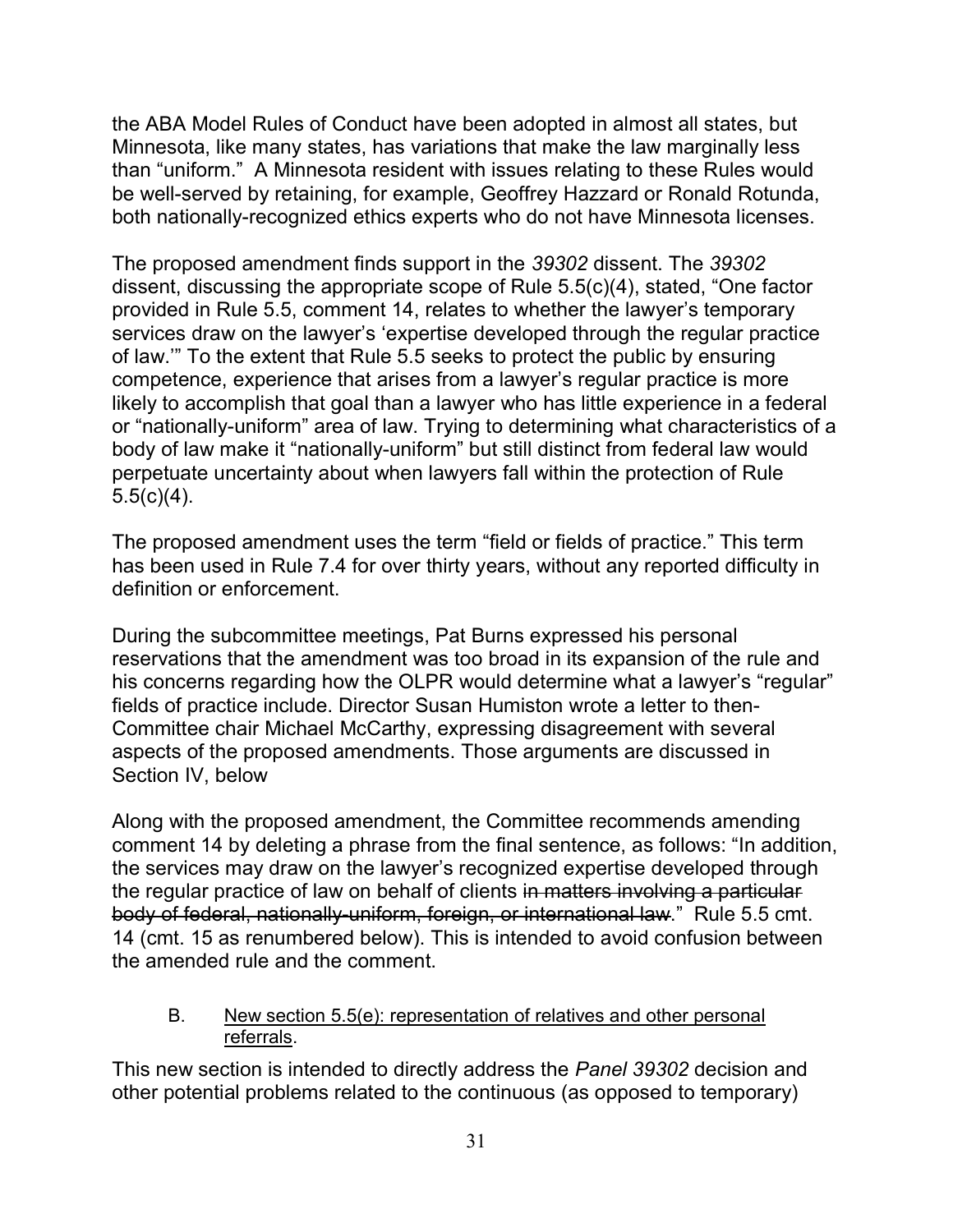representation of current or former clients that are located in other jurisdictions. The proposal would add a new provision allowing a lawyer to perform legal services in a jurisdiction if the services:

# are performed on behalf of a person who has a family, close personal, or prior professional relationship with the lawyer.

This amendment accomplishes two purposes. First, it addresses the conundrum in 39302 that the present language of the rule provides no mechanism by which lawyers may provide legal services to family members and friends who happen to reside in other jurisdictions and where the subject matter of the legal issue is not within the lawyer's regular field of practice. The Committee believes that there are many situations in which family members and close friends would turn to a lawyer with whom they have a personal relationship to seek assistance in a legal matter rather than be forced to hire a stranger in their own jurisdiction. This could apply, for example, to a lawyer whose child had a dispute in another jurisdiction with a landlord or a lawyer whose aged parent had a dispute regarding the care provided by a nursing home. In these situations, there is little or no risk of harm to the public of the lawyer conducting the representation because the lawyer is well-known to the client, even if the lawyer has not previously represented that person and even if the lawyer does not have experience in that area of the law.

Second, this amendment would address the scenarios discussed above in which lawyers seek to continue work for clients who have relocated to other jurisdictions or who themselves seek to work from homes in bordering jurisdictions or take extended vacations in other jurisdictions. It is in the public interest to allow clients, including Minnesota clients, to continue working with their lawyers despite changes in the lawyers' geographic locations.

The amendment follows the Court's footnote suggestion that it might entertain a petition to expand the coverage of Rule 5.5(c). In reviewing the rules, the subcommittee determined that the clearest amendment would remove certain trusted relationships from the prohibitions of Rule 5.5(a) entirely. The language "family, close personal, or prior professional relationship" is taken from Rule 7.3, which allows direct solicitation of legal business from persons in those categories, also under the theory that there is little risk of abuse in those situations. The language of Rule 7.3 has been in place for several decades and has not presented enforcement problems for OLPR. A new comment 16 addresses the new language.

## C. Amendments to Rules 5.5(b) and (d) to allow a lawyer to continue to serve existing clients from another jurisdiction.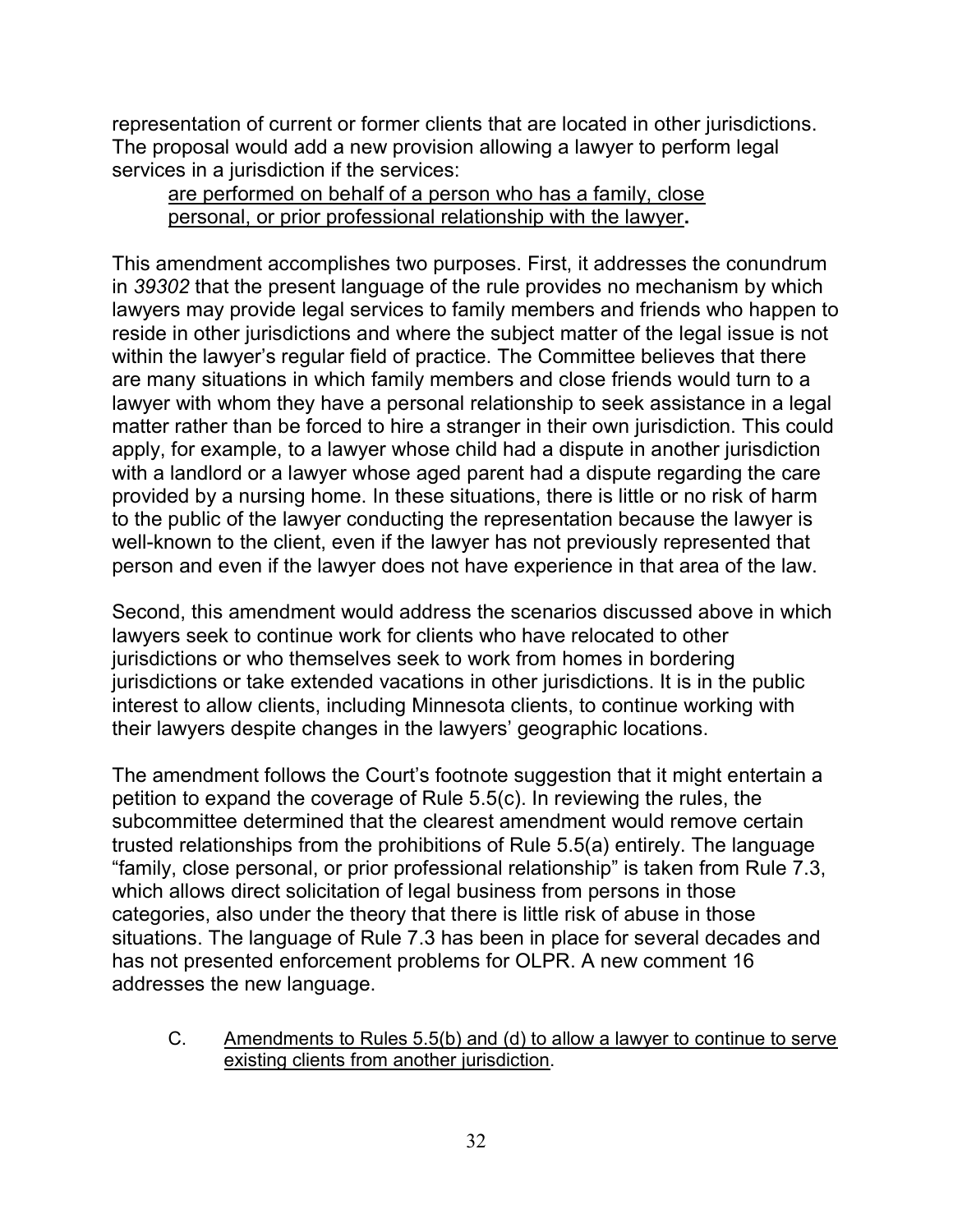Although not raised directly by 39302, the issues surrounding when lawyers may practice in other jurisdictions provides an appropriate occasion for Minnesota to consider following the efforts of Arizona and New Hampshire to relax the prohibitions in Rule 5.5(b) against establishing offices in other jurisdictions where the lawyer would only practice the law of the jurisdiction in which the lawyer is licensed.

The amendments would allow a lawyer to move to another state but continue representing clients from the lawyer's licensed state. This is important, for example, when a lawyer moves to another jurisdiction because of a spouse's new job, to be closer to ailing parents, etc. The risk to the public in these situations is very small because the lawyer is simply continuing to do the exact same work that the lawyer did before, just from a different location. Much like the existing exemption in Rule 5.5(d) for lawyers who practice Federal law, such as immigration, this amendment would allow lawyers from other jurisdictions to practice only the law of that jurisdiction. Because the lawyer may not hold out as being licensed in the new jurisdiction, the lawyer therefore does not compete with the lawyers licensed in the new jurisdiction for clients with matters related to the law of that jurisdiction.

These amendments are found in Rule 5.5(b) and (d) and new comment 5 in the attached version of Rule 5.5. The amendments follow the structure of the rule in Arizona, with the exception that the amendments do not adopt Arizona's provision that the lawyer must advise "the lawyer's client that the lawyer is not admitted to practice in Arizona, and must obtain the client's informed consent to such representation." Minnesota did not adopt these provisions in the 2005 amendments, including Rule 5.5(c). It would be inconsistent to adopt these notice and consent provisions only for the amendments that are now proposed. New Hampshire adopted slightly different amendments in October 2016 that implement the same policy change.

# IV. Response to OLPR Director Humiston's Substantive Concerns

In her April 24, 2017 letter to then-Committee Chair Michael McCarthy, Ms. Humiston raised several concerns that merited additional discussion by the Committee.

Regarding the proposed amendment to Rule 5.5(c)(4) (fields of practice), the Director noted that the majority opinion in Panel File 39302 rejected the dissent's argument that a field of practice need not be nationally-uniform to qualify as "reasonably related." The Director suggested that the proposed amendment is a "nonstarter" for a majority of the Court. The Committee believes that the Court was interpreting the rule as written to the facts before the Court. The Court's